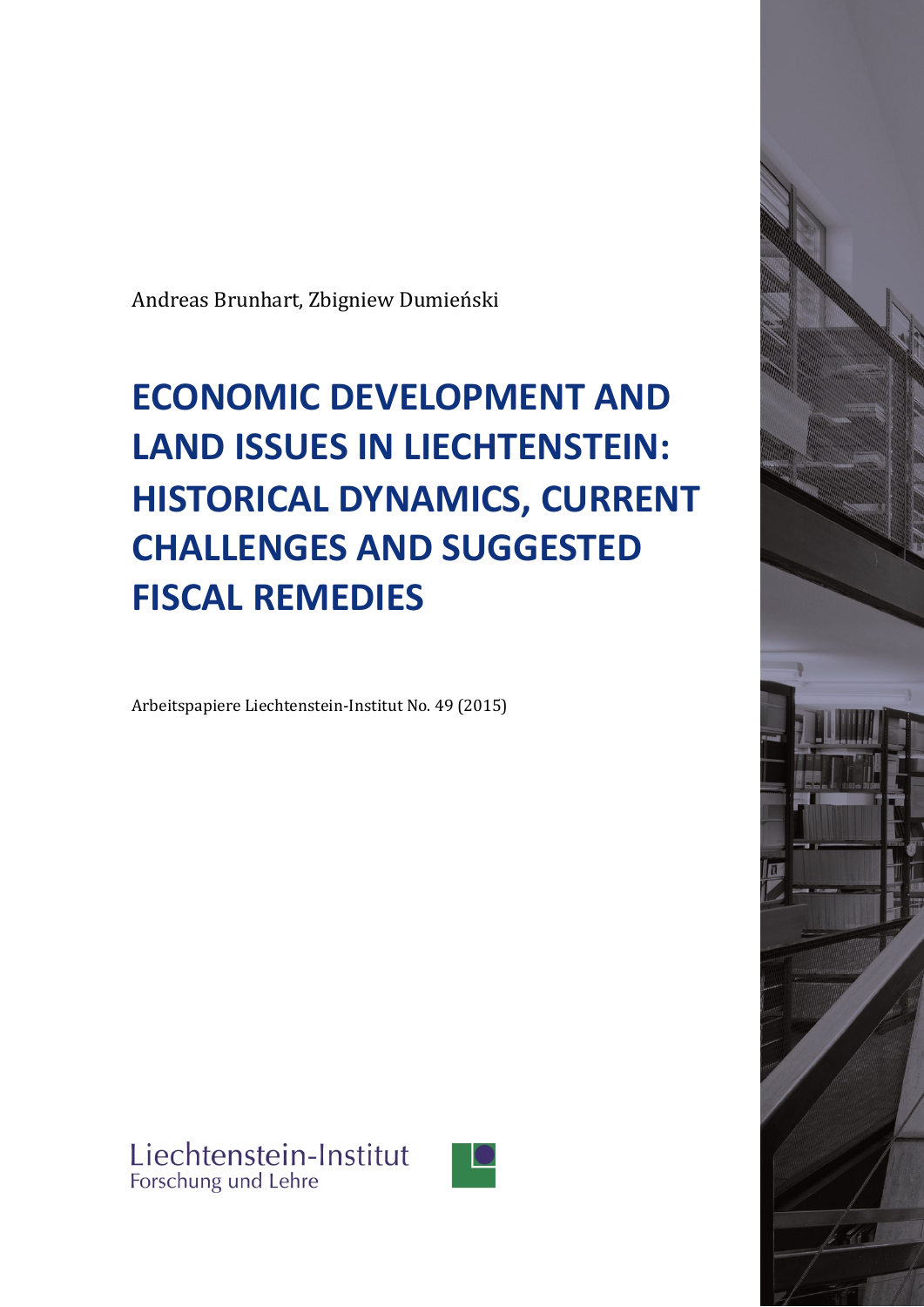Andreas Brunhart Liechtenstein Institute andreas.brunhart@liechtensteininstitute.li

Zbigniew Dumieński University of Auckland z.dumienski@auckland.ac.nz

Liechtenstein Institute Working Papers No. 49 (2015) Department of Economics

http://dx.doi.org/10.13091/li-ap-49

The responsibility for the content of the working papers lies with the respective authors.

© Liechtenstein-Institut 2015

Liechtenstein Institute Auf dem Kirchhügel St. Luziweg 2 9487 Bendern Liechtenstein T +423 / 373 30 22 F +423 / 373 54 22 info@liechtensteininstitute.li www.liechtensteininstitute.li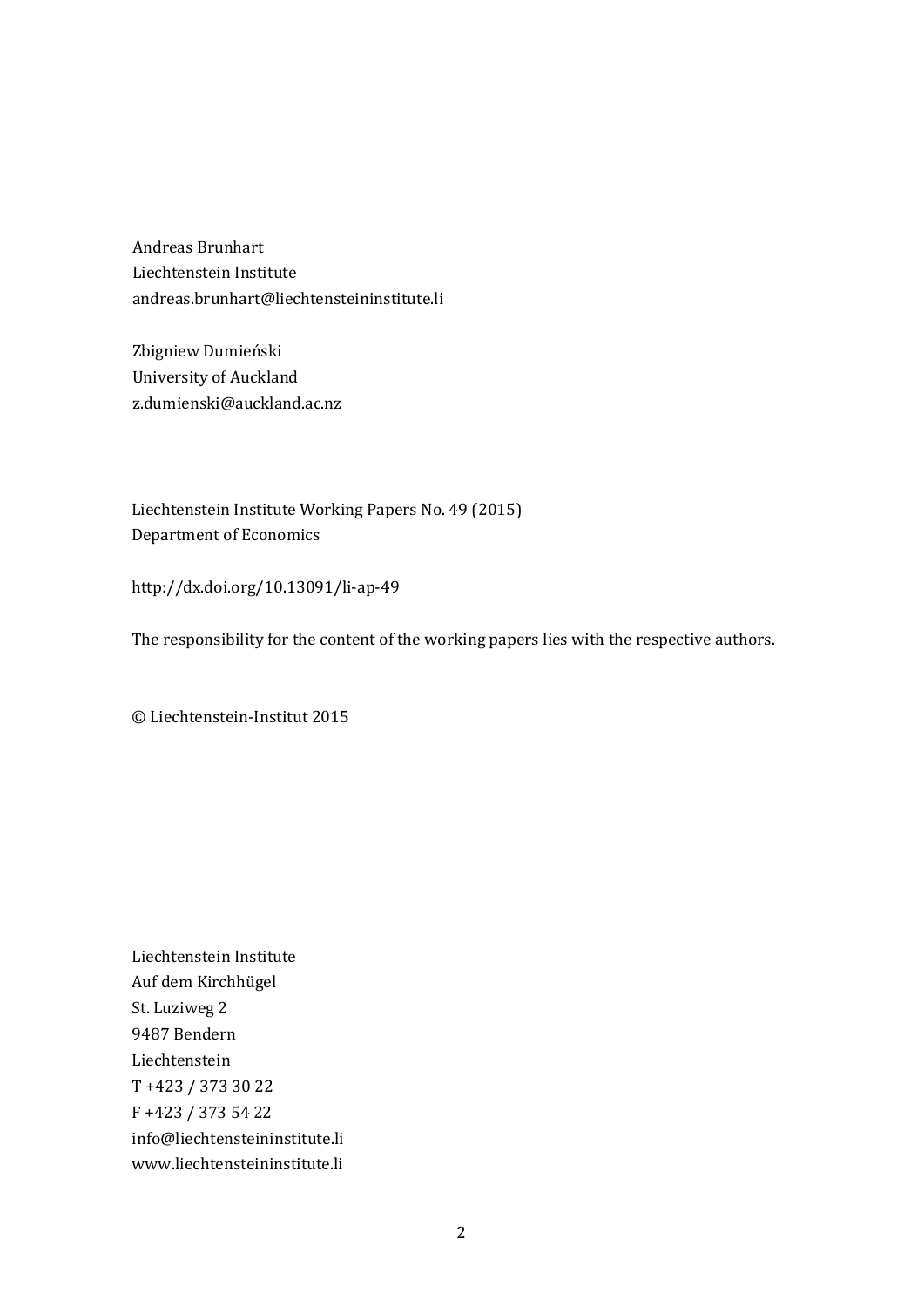#### **ABSTRACT**

Despite its miniscule size and lack of exportable natural resources, in the course of the last century Liechtenstein has become one of the wealthiest countries (per capita) in the world. The rapid growth has resulted in a very significant increase in land values throughout the Principality. However, contrary to the experience of many larger economies, the socio-economic effects of the increasing land values in Liechtenstein have so far been relatively benign. This paper explores some of the key reasons behind the country's economic success, highlighting in particular the advantages of Liechtenstein's size for its foreign policy, domestic institutions and private enterprises. It also demonstrates that Liechtenstein's geographical location, favourable agreements with neighbours, type and pace of growth, as well as various elements of legislation have all helped to mitigate the development of land-related socio-economic issues. There has been a growing realization that these factors might be insufficient in preventing unsustainable urban sprawl, environmental degradation, decreasing economic opportunities, worsening housing affordability and increasing inequalities. As a potential remedy to these problems, the authors suggest a reform aimed at shifting at least some of the fiscal burdens from labour and businesses to the unimproved land values that are created by public investments and community's efforts.

*Keywords: Land Value Tax; Spatial Economics; Economic Growth; Small-State Economics; Microstates; Liechtenstein*

*JEL classification: H00, N14, N15, O18, Q24, R14*

Trotz seiner Kleinheit und dem Mangel an exportierbaren natürlichen Ressourcen hat sich Liechtenstein im letzten Jahrhundert zu einer der wohlhabendsten Nationen (pro Kopf) der Welt entwickelt. Das steile Wirtschaftswachstum ging einher mit einem starken landesweiten Anstieg der Bodenpreise. Entgegen den Erfahrungen in grösseren Volkswirtschaften waren die sozioökonomischen Effekte der ansteigenden Bodenpreise in Liechtenstein bis anhin relativ gering. Das vorliegende Papier untersucht die Schlüsselfaktoren hinter Liechtensteins ökonomischem Erfolg und geht vor allem auf die kleinheitsspezifischen Vorteile für seine Aussenpolitik, inländische Institutionen und private Unternehmen ein. Zudem wird dargelegt, wie Liechtensteins geographische Lage, vorteilhafte Übereinkommen mit Nachbarstaaten, die Art und Geschwindigkeit des Wachstums, sowie verschiedene gesetzliche Faktoren dazu beigetragen haben, die negativen auf Boden bezogenen sozio-ökonomischen Effekte zu mildern. Dabei wird im Beitrag argumentiert, dass sich die Stimmen und Anzeichen mehren, dass die eben genannten Elemente immer unzureichender werden, um nicht-nachhaltiger Zersiedelung, Entwertung der Umwelt, langfristig limitierten räumlichen Voraussetzungen für Wirtschaftstätigkeit, sinkender Erschwinglichkeit von Wohnraum und stärker werdender Ungleichheit entgegenzuwirken. Die Autoren schlagen als Abhilfe dieser Probleme eine Steuerreform vor (vor allem die Einführung einer Bodenwertsteuer), welche dazu beiträgt, einen Teil der Steuerbelastung von Arbeit und Unternehmertum auf die Bodenwerte von unbebautem Land zu übertragen, welche sich ja in erster Linie durch öffentliche Investitionen und Anstrengungen der Allgemeinheit ergeben.

*Schlüsselwörter: Bodenwertsteuer; Raumplanung; Wirtschaftswachstum; Kleinstaaten-Ökonomie; Mikrostaaten; Liechtenstein*

*JEL-Klassifikation: H00, N14, N15, O18, Q24, R14*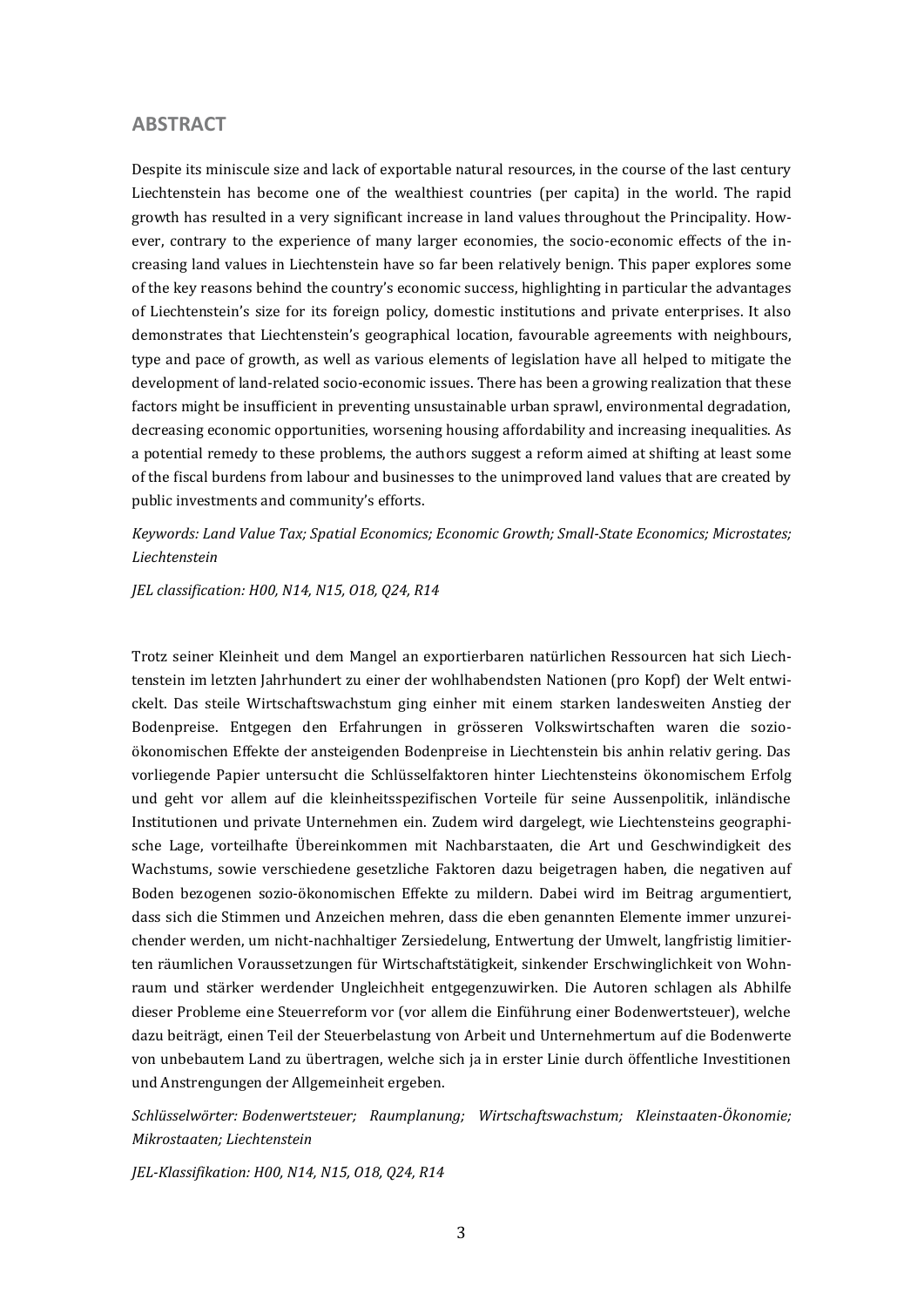# **TABLE OF CONTENTS**

| 1. |                                                                       |  |  |
|----|-----------------------------------------------------------------------|--|--|
| 2. | A LOOK AT LIECHTENSTEIN'S SIZE, ECONOMIC GROWTH, AND LAND OWNERSHIP 6 |  |  |
|    |                                                                       |  |  |
|    |                                                                       |  |  |
|    |                                                                       |  |  |
| 3. |                                                                       |  |  |
|    |                                                                       |  |  |
|    |                                                                       |  |  |
|    |                                                                       |  |  |
|    |                                                                       |  |  |
| 4. |                                                                       |  |  |
|    |                                                                       |  |  |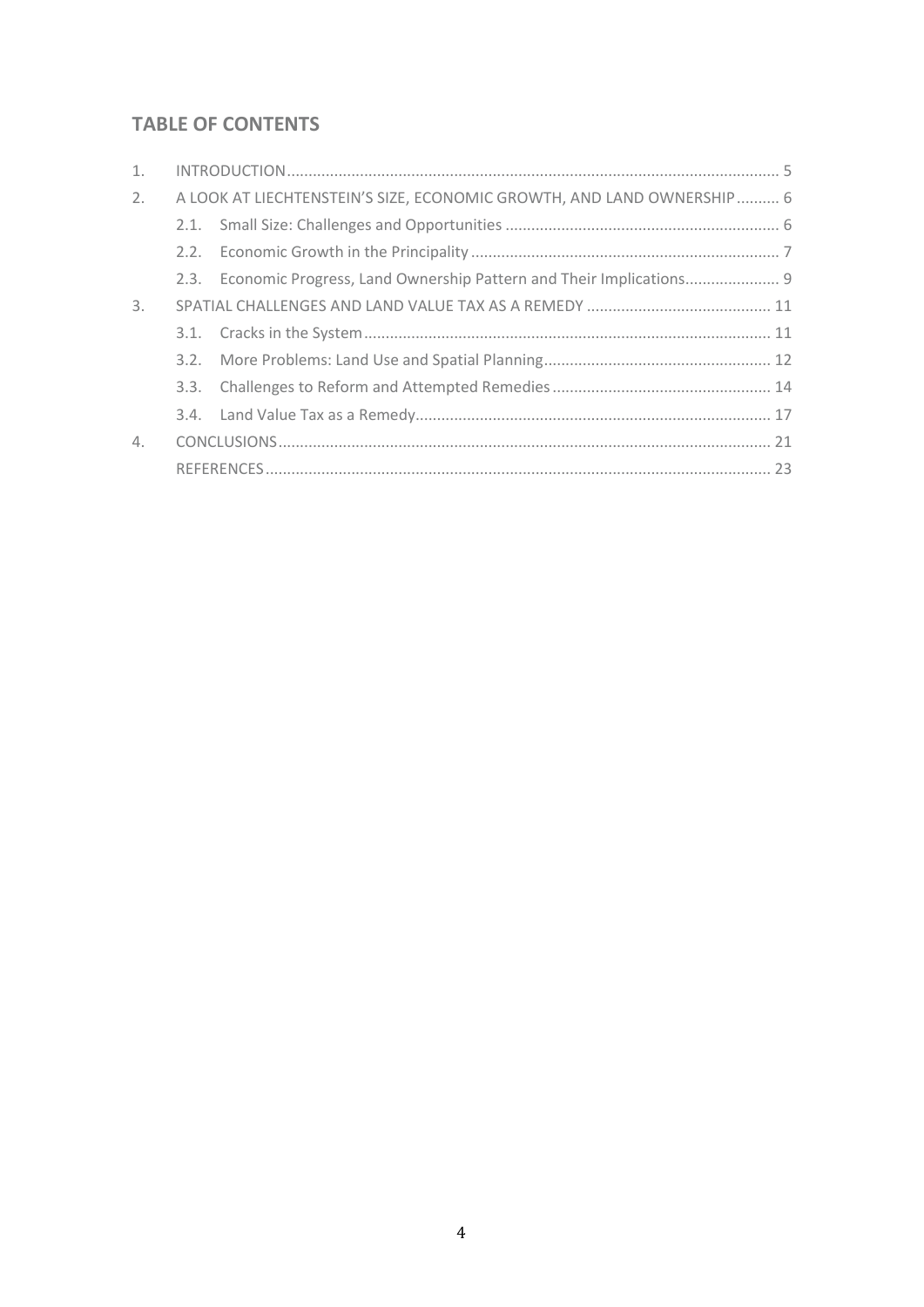# <span id="page-4-0"></span>**1. INTRODUCTION 1**

<u>.</u>

The Principality of Liechtenstein is a geopolitical and economic oddity. Despite its miniscule size and lack of any substantial natural resources, it has steadily maintained its sovereignty, unique political system and economic viability while most of the continent's rest has undergone dramatic changes in result of wars, revolutions and depressions. What is more, in the course of the last century Liechtenstein has experienced an unprecedented economic development that has transformed this alpine monarchy from a poor land of farmers into one of the world's richest countries per capita and one of Europe's most technologically advanced and industrialized nations (CATUDAL [1975], STRINGER [2006], STRINGER [2013], YOUNG [2010]). <sup>2</sup> Not surprisingly, its tremendous economic growth has resulted in a very significant increase in land values throughout the Principality. However, contrary to the experience of many other, larger economies, the socio-economic effects of the increasing land values have so far been relatively benign. Unlike many other rapidly growing regions, Liechtenstein has retained a country-side character, a high degree of social cohesion and equality and it has remained largely free from such problems as rampant land speculation, absolute poverty, crime and unemployment. This phenomenon is particularly striking considering the country's extreme geographic constraints. While Liechtenstein has an economic structure and dynamism of a successful city, it continues to resemble a conglomerate of eleven wealthy, but small, quite egalitarian and rather sleepy municipalities.

In this paper, we will highlight some of the key reasons behind Liechtenstein's political and economic success. We will argue that to a significant degree the Principality's political survival and prosperity have been, somewhat paradoxically, made possible by its very small size and lack of any geopolitical significance. Further, we will turn to outlining the effects of Liechtenstein's economic growth on its land values and land usage. We will also present and briefly analyse a number of factors that have so far mitigated the potential negative socio-economic consequences of rapidly rising land values in this small polity with largely unconditional private land ownership. We will also demonstrate the inherent, and increasingly evident, limitations of these mitigating factors. In the final part of this paper we will suggest that for Liechtenstein to retain its socio-economic health, its government should consider using fiscal mechanisms for capturing a greater proportion of the unimproved land values created by public investments and community's effort and entrepreneurship. Such a reform could not only alleviate some of the key land-related problems, but also allow lessening the fiscal burdens on labour and businesses while ensuring a steady source of revenue for both the national and the local governments.

<sup>1</sup> The authors would like to thank Ruth Allgäuer (Liechtenstein Institute), Mario Broggi (Liechtenstein Institute), Hans Brunhart, Fabian Frommelt (Liechtenstein Institute), Stephen Hoadley (University of Auckland), Wilfried Marxer (Liechtenstein Institute), Martina Sochin-D'Elia (Liechtenstein Institute), and Dan Sullivan (Council of Georgist Organizations) for useful comments. All errors remain ours.

<sup>2</sup> Also see OSPELT [1974], QUADERER-VOGT [2014], GEIGER [2000], GEIGER [2010] and MERKI [2007b] for a more detailed account of Liechtenstein's economic history in the 19th and the 20th centuries.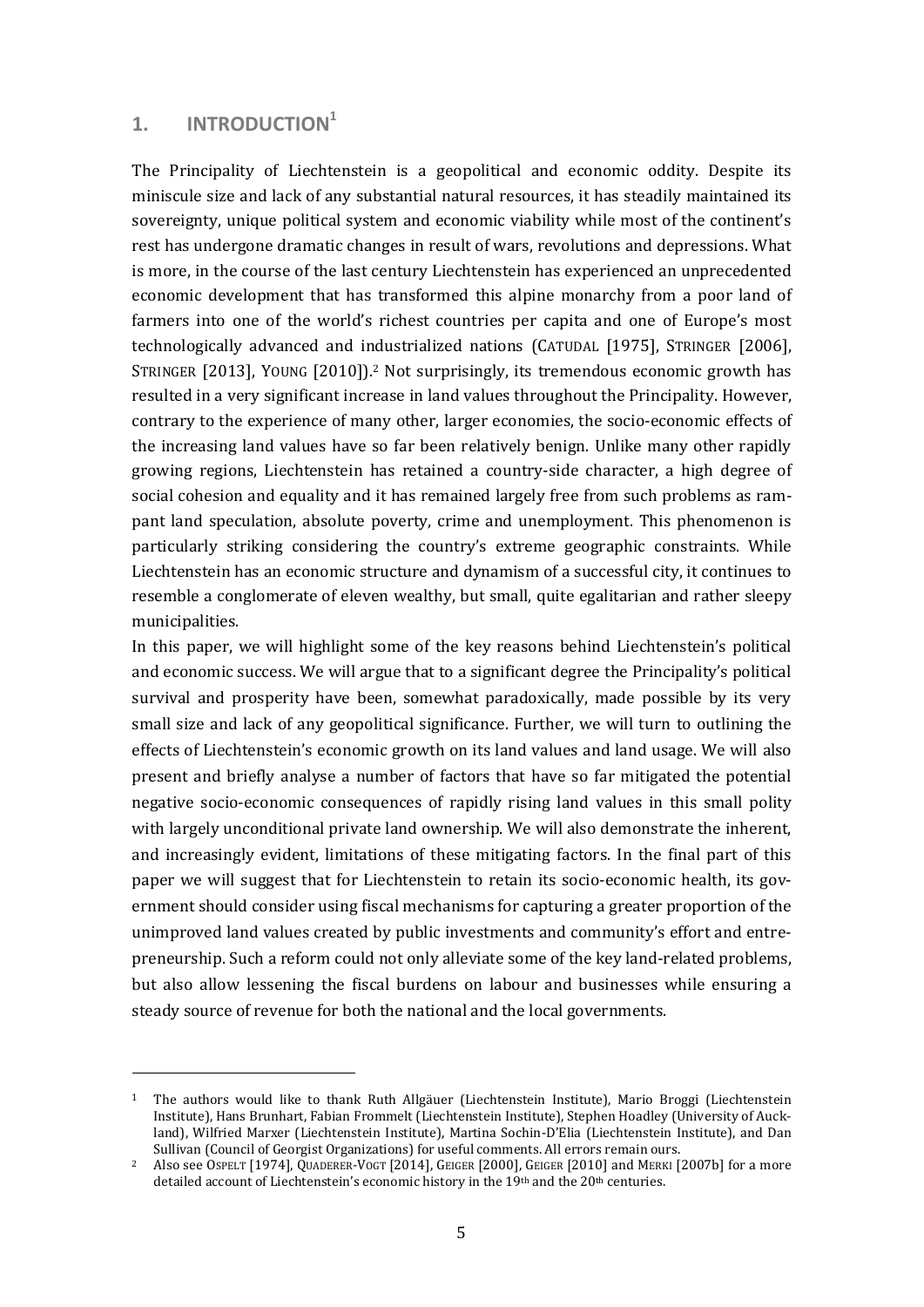# <span id="page-5-0"></span>**2. A LOOK AT LIECHTENSTEIN'S SIZE, ECONOMIC GROWTH, AND LAND OWNERSHIP PATTERNS**

#### <span id="page-5-1"></span>**2.1. Small Size: Challenges and Opportunities**

Small size, lack of natural resources and strategic insignificance can potentially pose tremendous challenges to political and economic viability (BENEDICT [1967], ROBINSON [1960]). However, in the case of Liechtenstein, a country with only 160 km<sup>2</sup> of land area and around 37'000 inhabitants, these conditions have not only been crucial to its survival as a sovereign polity but also of key importance to its  $20<sup>th</sup>$  century economic success. Liechtenstein came into existence as a distinct political unit in very unusual circumstances. Unlike most other states in Europe, it was not born through conquest, peaceful separation or unification. Instead, it was formed out of a purchase of the county of Vaduz and the lordship of Schellenberg made at the turn of the 18th century by Prince Johann Adam I Andreas "The Rich", the head of the wealthy and powerful Austria-based Liechtenstein family. While Johann Adam I Andreas possessed wealth and influence at the court in Vienna, his ambition was for the House of Liechtenstein to gain seat and voice in the Imperial Council of Princes. For that reason he needed to acquire so-called Free Imperial Territories, namely territories under the direct jurisdiction of Emperor and Reich. The greatly impoverished, small and remote lands of Vaduz and Schellenberg were such territories. More importantly, their indebted rulers were eager to sell them to the highest bidder. Johann Adam I Andreas managed to purchase them both and in 1719 they were merged and raised to the Imperial Principality of Liechtenstein by Emperor Karl VI. <sup>3</sup> In 1806, when the Reich collapsed, Liechtenstein became a recognized sovereign state that has survived until today primarily because of its geopolitical and economic insignificance and the influence of its ruling family. Liechtenstein has simply been too small and too poor "for most predators to find it worth making a determined effort to seize it" (BEATTIE [2004, p. 369]).

The country's small size has also played a crucial role in the forming of its special relationship with its neighbour Switzerland, after Liechtenstein had cut off its tight ties to Austria right after World War I. The arrangement between the two countries can be described as a type of benign protection where Switzerland offers its small neighbour important administrative assistance and full access to its market without officially questioning its sovereignty. <sup>4</sup> Switzerland's agreement to such an arrangement was based on a mixture of self-

<sup>3</sup> For a detailed description of these events see BEATTIE [2004], HASS [2004], KOHN [1967], and BRUNHART [2013b].

<sup>4</sup> The fact that Liechtenstein is both very small and voluntarily associated with its larger neighbour makes it a good example of a microstate understood as a "modern protected state", i.e. a "sovereign state that has been able to unilaterally depute certain attributes of sovereignty to a larger power in exchange for benign protection of its political and economic viability against its geographic or demographic constraints" (DUMIENSKI [2014]). As such, it shares certain structural similarities with other microstates such as San Marino, Andorra, Monaco or the Cook Islands. All these microstates are characterized not only by their geographic or demographic smallness, but also by their voluntary and non-reciprocal delegation to larger states of some authority normally retained by sovereign states in exchange for protection and/or administrative and economic assistance or protection (ibid.).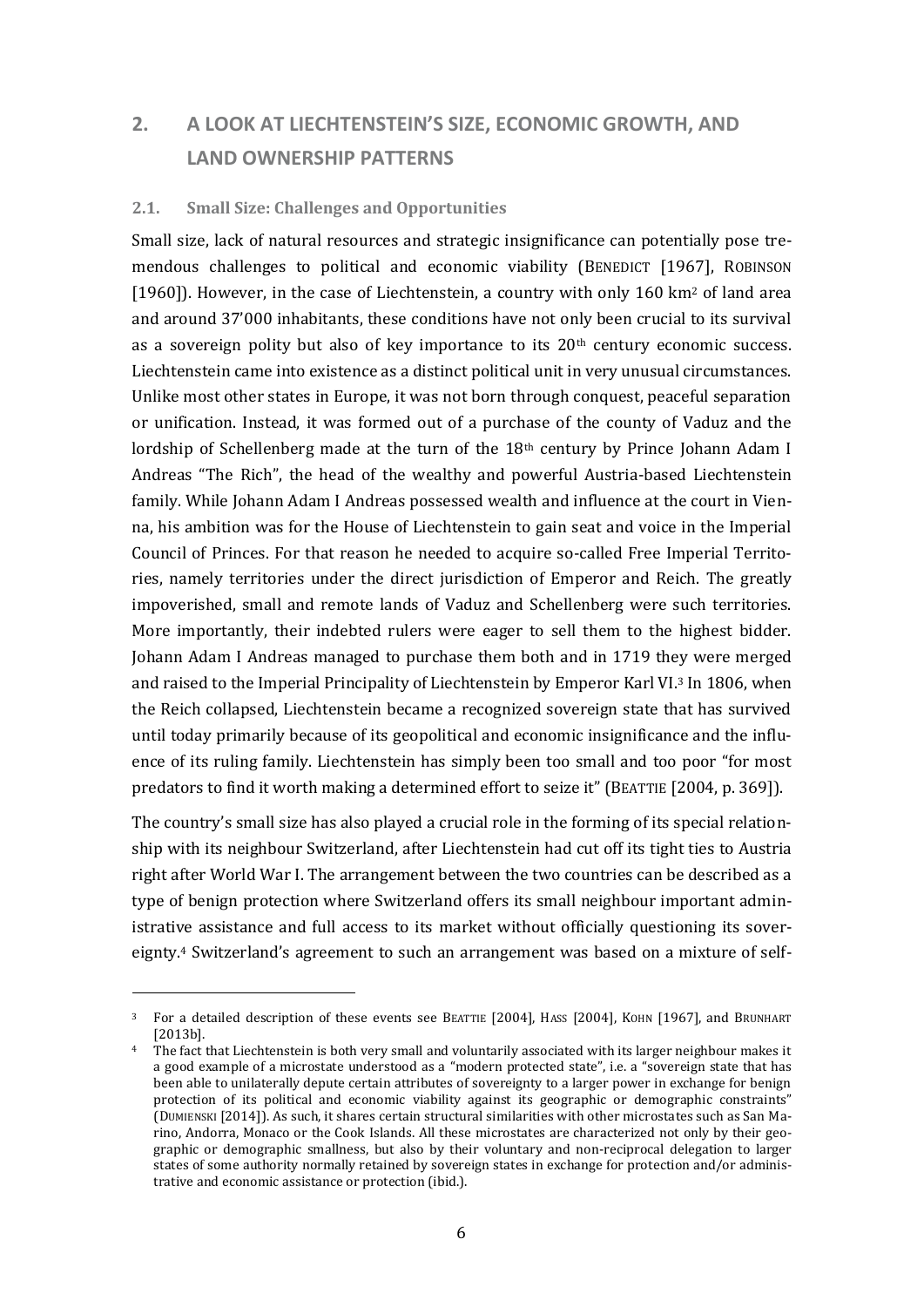interest and sympathy for Liechtenstein's desperate situation after World War I. It was further made acceptable by the perception of Liechtenstein's smallness (no risk of being an excessive burden) and low economic relevance.<sup>5</sup> This special arrangement was one of the key factors in Liechtenstein's economic development.<sup>6</sup> Putting aside the advantages of having free access to a larger market, the relationship with Switzerland meant that Liechtenstein could "outsource" several of its key government functions<sup>7</sup> and public infrastructure to its neighbour (GANTNER AND EIBL [1999], KASPER [2013], MERKI [2007b], SOCHIN D'ELIA [2013]). In consequence, by becoming associated with Switzerland Liechtenstein could not only attenuate typical diseconomies of scale that small countries face when financing its public duties (ARMSTRONG AND READ [2003], KUZNETS [1960]), but also secure politico-economic viability and autonomy.

## <span id="page-6-0"></span>**2.2. Economic Growth in the Principality**

-

The small size of Liechtenstein has also proven crucial to many other aspects of the Principality's development.<sup>8</sup> In addition to outsourcing expensive functions, tiny Liechtenstein could hope to significantly supplement its budget and indeed secure economic development by "commercialising" its status of an internationally sovereign state (DREZNER [2001], MERKI [2007b]). In practical terms, Liechtenstein has been able to make relatively substantial gains from such activities as selling stamps or even, as was practiced up until a few decades ago, passports and citizenships<sup>9</sup>, as well as establishing a fiscally and legally attractive environment for countless European companies and wealthy individuals (GLOS [1984], MARIAS [1957]).

Yet, unlike many other small states, microstates or sub-national jurisdictions (BALDACCHINO AND MILNE [2008], GRYDEHØJ [2011]), Liechtenstein's economy has been based on much more than its (fading) status of a tax haven. Despite its small size, the

<sup>5</sup> See QUADERER-VOGT [2014, pp. 100, 122–123, 149–150, 163, 167, 174] for a more general picture of Switzerland's motives in this context.

<sup>6</sup> Interestingly, due to Liechtenstein's rapid growth, its national income per capita reached Swiss levels by the 1960s and surpassed it by 100% by the late 1980s. Since then, the two countries have been growing at a similar rate (BRUNHART [2012, pp. 38–39]).

<sup>7</sup> It is often claimed that Liechtenstein has also outsourced its military defense to Switzerland. In fact, that is not true: Liechtenstein has never been included in any applied Swiss defense concept, but instead it was assumed to serve as a buffer in the case of an attack. Hence, Liechtenstein has not outsourced its military defense but simply given it up. Liechtenstein's army was officially dissolved in 1868 (albeit in theory, by constitution, every able-bodied Liechtensteiner is obliged to defend the country).

<sup>8</sup> The following "strong" and "soft" factors of Liechtenstein's economic success evolve from Liechtensteinspecific considerations but are also obtained from general findings in the fields of empirical and theoretical small states economics, growth economics and new institutional economics. Timeable milestones for the economic success of Liechtenstein were undoubtedly the custom treaty with Switzerland (1923), the monetary union with Switzerland (introduced in the 1920s and officially incorporated in 1980) and the memberships in the European Free Trade Association (1991), the European Economic Area (1995), and the World Trade Organization (1995).

<sup>9</sup> Following decades of strong criticism coming from Liechtenstein's neighbours (with potential negative implications for the continuity of some of the preferential agreements with Switzerland) and "after the judgement of the International Court of Justice in the Nottebohm case which denied any duty for Guatemala to recognize the diplomatic protection in case Liechtenstein citizenship was given without living in Liechtenstein itself" the Principality finally amended its legislation in 1960 and gave up the practice of selling citizenships (SCHWALBACH [2012], SOCHIN D'ELIA [2014, pp. 9–14]).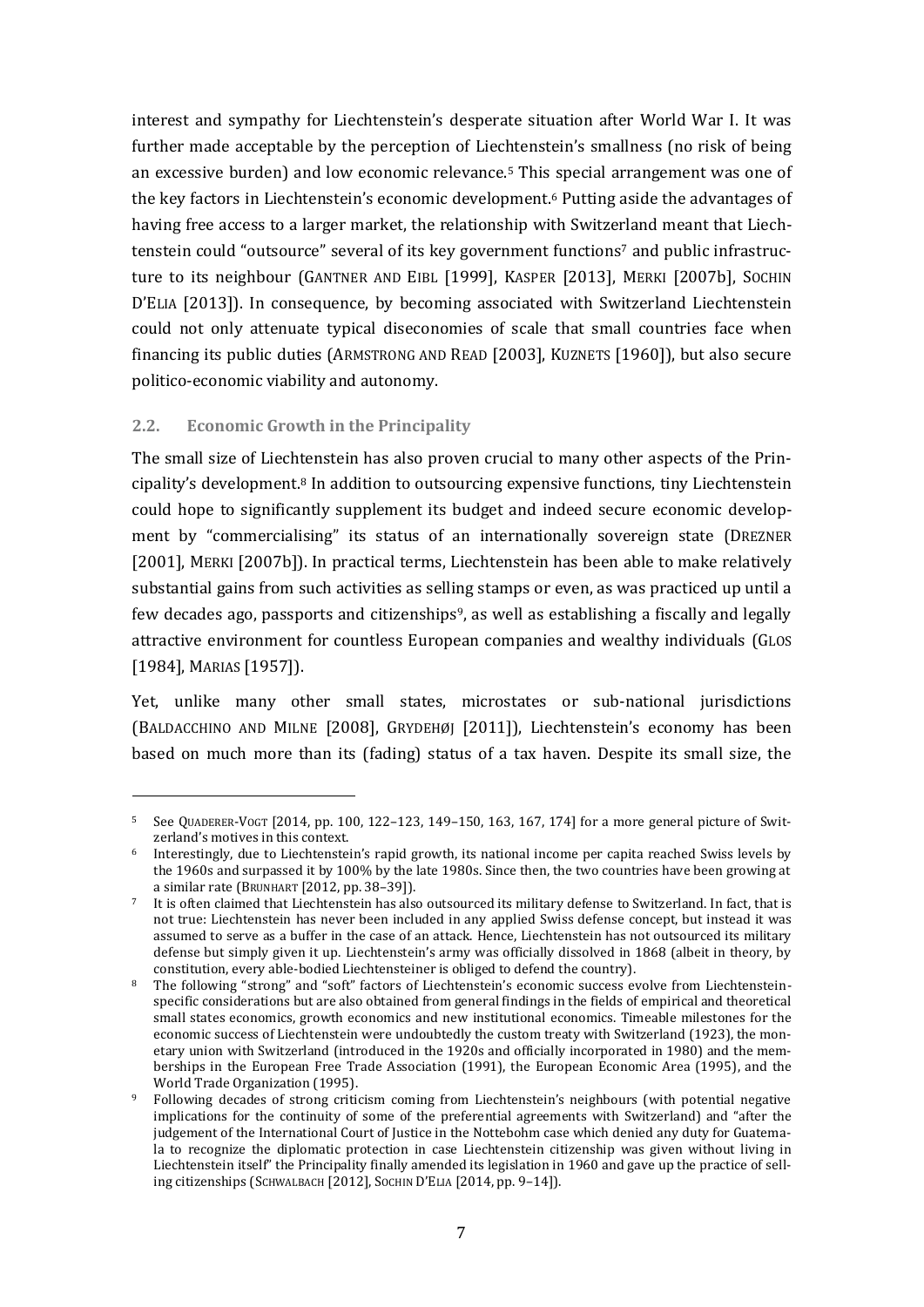Principality has "a broadly diversified economic structure with significant emphasis on industrial production, with many Liechtenstein companies working in specialized, research intensive market niches, in which they are considered global market leaders" (STRINGER [2006, pp. 7–8]). The success of the manufacturing sector in the Principality can, to a certain extent, also be attributed to the country's smallness.<sup>10</sup> The miniscule size of Liechtenstein's economy has meant not only that protectionism has never been seen as a viable option, but also that local companies have always had to be internationally competitive in order to succeed (STRINGER [2006, p. 18], YOUNG [2010, p. 290]). Arguably, the fact that local manufacturers have had to face a fierce competition from a very early stage of their development and that they have operated out of a country with scarce natural resources and labour have made them remarkably innovative and entrepreneurial (STRINGER [2006, p. 18]).

Liechtenstein's smallness, among other factors, has also made it imperative and perhaps also possible for the country to maintain a regime of low taxes on productive activities, good governance, little corruption, efficient decision and cooperation network in and between the public and private sector, and minimal bureaucracy (ARMSTRONG AND READ [2003, pp. 106, 114], KASPER [2013], MERKI [2007a, p. 217], MERKI [2007b, pp. 13-14]).<sup>11</sup> These features, alongside the country's free access to larger markets and the availability of new transportation and communication technologies, have made it an attractive location for various enterprises, particularly those producing high-tech and high value goods (BEATTIE [2004], KASPER [2013], STRINGER [2006], STRINGER [2013]). Moreover, Liechtenstein's diminutive size has also had important cultural consequences. In a country the size of Liechtenstein, people are more careful about their personal reputation and place an emphasis on trust, honesty and predictability (KASPER [2013]). Consequently, Liechtenstein boasts an environment more conductive to peaceful cooperation than many of the large economies.<sup>12</sup>

All the above factors, most of which are linked to Liechtenstein's small size, have contributed to the rapid economic development of the Principality. In half a century, Liechtenstein was transformed from an impoverished agrarian society into one of the world's wealthiest (per capita) and most technologically advanced economies. In line with the predictions made by Henry George in "Progress and Poverty" (1886), this transformation has been accompanied by an unprecedented increase in land values across the Principality. Yet, somewhat surprisingly, the socio-economic effects of these increments have been relatively benign taking the speed and magnitude of Liechtenstein's economic progress

 $10$  The location of Liechtenstein in the heart of Europe with economically successful surrounding countries, such as Switzerland, Austria or Germany, has certainly been an advantage for its economic development.

<sup>11</sup> This, despite the fact that, in general, a high degree of social cohesion also carries the risk of abusive rentseeking (ARMSTRONG AND READ [2003]).

<sup>12</sup> There is a relatively rich scholarship dedicated to studying the advantages and disadvantages of very small states concerning economic growth and the relation of country size and the relative size of the public sector (see for example ARMSTRONG AND READ [2003], EASTERLY AND KRAAY [2000], KOCHER [2002], MERKI [2007a], BÜCHEL [1993], ROTHSCHILD [1993]).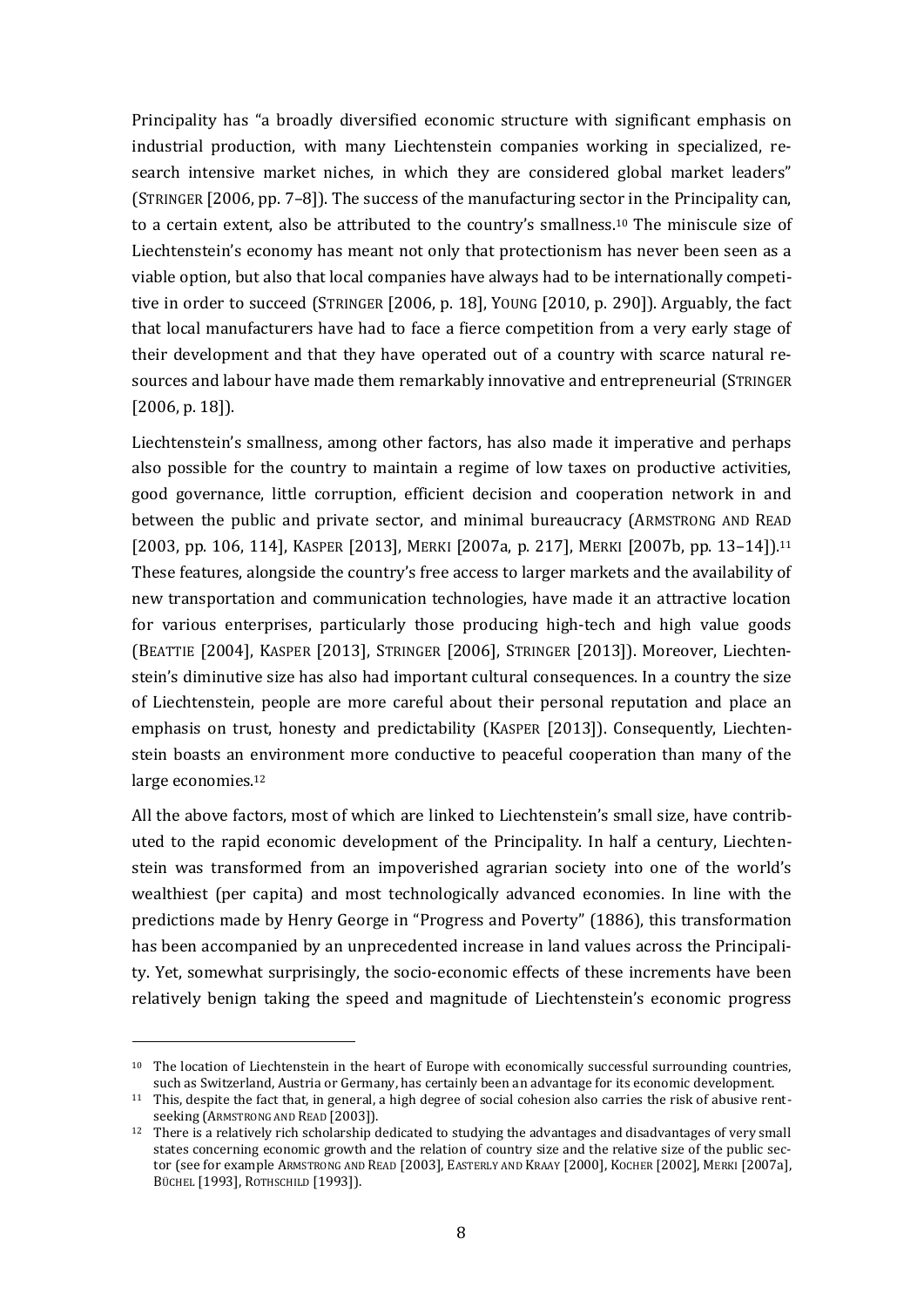into account. According to George, when the land tenure system is based on unconditional private ownership, all the benefits of economic progress and rising population tend to gradually fall into the hands of the owners of land and other "natural opportunities" who do not contribute in any way to the productive process (NETZER [2001, p. 97]). As such, poverty and inequality become permanent features of the system with remedies such as welfare or charity providing only a temporary and very imperfect relief. Furthermore, George observed that the rising values of land produce a strong incentive for speculation which ultimately leads into periodical industrial recessions and depressions (FOLDVARY [1997], GEORGE [1886]).

In the case of Liechtenstein however, the scale of these negative effects has so far been rather small. While the country has experienced relatively high fluctuations in production (as reflected in GDP) and income (as reflected in GNI) across the business cycles, since World War II it has not experienced any severe recession in terms of dramatic consequences, such as high unemployment (BRUNHART [2013a, pp. 11–37]). What is more, throughout this period Liechtenstein has been virtually free of absolute poverty and any unemployment (BEATTIE [2004, p. 346]). Although there are signs that this state of affairs might be coming to an end, it is nevertheless important to highlight the factors that have so far permitted Liechtenstein to largely escape the fate of many large industrialized economies that suffer from sharply rising inequalities (PIKETTY [2014]), high rates of unemployment and absolute poverty, and that experience periods of severe economic depressions.

# <span id="page-8-0"></span>**2.3. Economic Progress, Land Ownership Pattern and Their Implications**

For the most part of Liechtenstein's history, the Principality's economy was dominated by subsistence agriculture (STRINGER [2006]). Due to its very small territory, low land productivity and recurring floods the economy could sustain only a small number of inhabitants. The situation was particularly precarious for those without sufficient access to land (in the form of either individual or collective ownership). Consequently, from the 19<sup>th</sup> up until the 20th century the country experienced repeated waves of emigration (BEATTIE [2004], BRUNHART [2013b, pp. 44–45], JANSEN [1998] and STRINGER [2006]). Most of those who stayed in the country either owned the land<sup>13</sup> on which they worked or co-owned it with other members of their communes via a system of village co-operatives.<sup>14</sup> In result, at the turn of the last century, land ownership in the Principality was relatively widespread and

 $13$  In particular following the 19<sup>th</sup> century reforms that finally freed the peasants from their financial or other obligations tied to land use towards the Prince, feudal landlords or the church (RATON [1970, p. 42]). It is important to note that the Princely family itself was never interested in holding much land in the Principality or in imposing any significant economic hardships on Liechtenstein's farmers. At that time, the main motivation for their interest in the country was political and not economic (BEATTIE [2004, p. 18]).

<sup>14</sup> In fact, the Liechtenstein communes (municipalities) began as "agrarian village communities with common use of certain lands and water" with responsibilities over poor relief, some regulations, governance and even accepting or rejecting strangers who, when accepted, could "enjoy the right to use common land" (BEATTIE [2004, pp. 249–250]). See BIEDERMANN [2012] for further details on naturalization in Liechtenstein during the 19<sup>th</sup> and 20<sup>th</sup> centuries.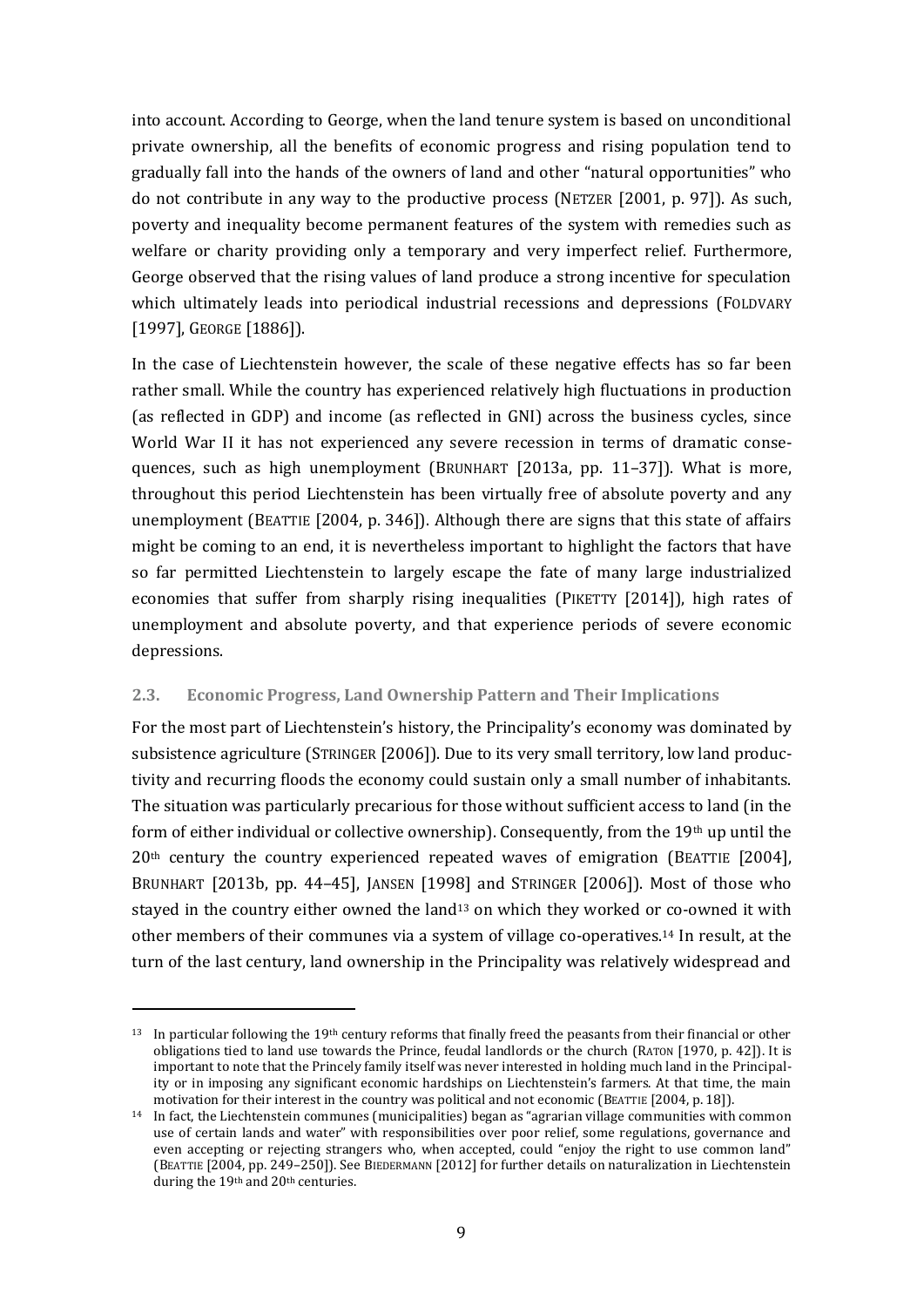rather fragmented due to the practice of dividing the land between descendants (MERKI [2007b, pp. 56–58], OSPELT [1974, pp. 147, 177–178]).

While this situation meant low living standards for nearly all in an economy dominated by unsophisticated agriculture, it has paradoxically come to mean prosperity for nearly all (albeit not necessarily equality) when Liechtenstein turned into an advanced economy based on services and high-tech manufacturing. An important feature of Liechtenstein's development was a significant shift from economic activities requiring relatively large amounts of land to those requiring relatively little physical space (MERKI [2007b, p. 232]). <sup>15</sup> The land became far more productive as much more wealth could be generated on much smaller plots of land. From banking and finance through tourism and the sale of stamps or even citizenships all the way to highly advanced precision industries, the new economy was characterized by very efficient and relatively minimal use of the physical space and natural resources of the Principality.<sup>16</sup>

As land ownership remained very widespread during the post-war economic boom (MERKI [2007b, pp. 56–57], RATON [1970, p. 122], WYTRZENS [1996, pp. 110–113]) and because Liechtenstein's small size means that practically all land lies within an easy access to both the new economic opportunities and the key infrastructure that makes it valuable, the benefits of the rising land values came to most, if not all, families in the Principality. On the one hand, many people could make substantial profits from selling or leasing their lands. As RATON [1970, p. 122] observed, rapidly rising land values "lure[d] the farmers to sell their land" and to "retire prematurely". On the other hand, until recently, most Liechtensteiners did not need to worry about being able to afford rapidly rising rents as they could reside on their own land. Furthermore, when it comes to commercial land, much of it has been continuously owned and leased out by the political communities or old village cooperatives. As such, a significant portion of the population has been able to benefit directly, or indirectly, from the rapidly rising values of both residential and at least some of the commercial lands in their Principality.

The potential negative socio-economic consequences of rising land values in the system of private land ownership have been mitigated by a number of additional factors. First, despite tremendous economic growth, the Principality's resident population (albeit not the labour force), while larger than a century ago, has remained very small. The preservation of a very small population size has been possible thanks to a combination of geographic, legal and political factors. Ever since the beginning of its rapid economic development

<sup>15</sup> In addition to the limited resource base, this development has been further intensified by the scarce labour supply. Despite relatively high numbers of inward commuters (that nowadays constitute a higher proportion of workers than Liechtenstein's permanent residents), labour supply has remained limited and wages have remained high. In consequence, many of the big industrial enterprises have shifted some of their most labour (and resource or land) intensive production abroad while keeping such highly productive (albeit non-land-intensive) activities as research and development, management and distribution in Liechtenstein (MERKI [2007b, p. 232]).

 $16$  This type of economic transformation is in fact in line with what small state economics would suggest (MERKI [2007a, p. 216]).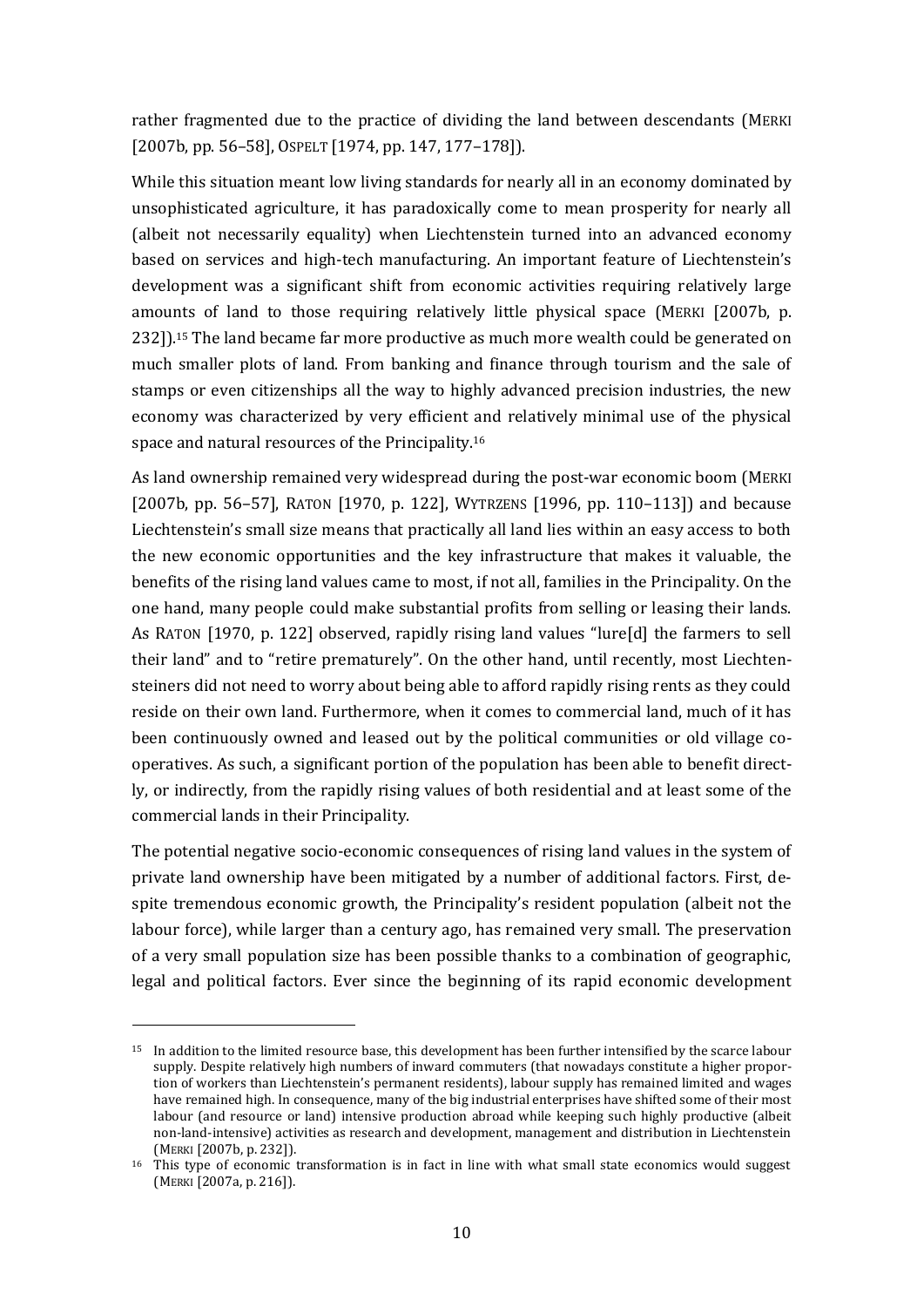Liechtenstein has had strict legal barriers to permanent immigration. In consideration of its very small size, it has been allowed to retain them despite its membership in the European Economic Area (EEA), which normally requires an adherence to the principle of unrestricted freedom of movement (FROMMELT AND GSTÖHL [2011]). At the same time, Liechtenstein's geographic proximity to Switzerland, Austria and Germany has created a unique opportunity for having a large number of workers commuting from other countries (CATUDAL [1975], FROMMELT AND GSTÖHL [2011]). Second, Liechtenstein has traditionally made it very difficult, if not impossible, for non-residents to acquire land inside the Principality (BEATTIE [2004, pp. 166-171]).<sup>17</sup> As in the case of freedom of movement, the European Community agreed to granting Liechtenstein an exception in this area due to its severe geographic constraints (FROMMELT AND GSTÖHL [2011, pp. 36–37]). As a result, only a very small proportion of land in Liechtenstein is currently owned by foreigners and land speculation by foreign investors is virtually impossible. In fact, acquisition of new land remains strictly regulated even for Liechtenstein residents.<sup>18</sup>

# <span id="page-10-0"></span>**3. SPATIAL CHALLENGES AND LAND VALUE TAX AS A REMEDY**

### <span id="page-10-1"></span>**3.1. Cracks in the System**

-

Widespread land ownership, suitable geography and geopolitical circumstances, barriers to land purchases by non-residents and other above-mentioned factors have allowed Liechtenstein to remain relatively stable, prosperous and free of any major socioeconomic problems. However, there are signs of growing cracks in the system. The last decades have seen a steady increase (both nominal and proportional) in the number of Liechtensteiners who do not own any land in their country (see the parliament address by Doris Frommelt on 17.02.11 in LANDTAG DES FÜRSTENTUMS LIECHTENSTEIN [2011a]). Already back in the 1960s it was noted that the continuous increase in land values could make it impossible for young Liechtensteiners to become land and home owners (BEATTIE [2004, p. 146]). And indeed, while land ownership remains relatively widespread, buying new land today is beyond the reach of all but the richest of Liechtenstein's citizens. This new situation was recognized by Prince Hans-Adam II, who warned in his annual address to

<sup>17</sup> Only people who are allowed to live in Liechtenstein may purchase land in Liechtenstein. Citizens from the EU and EEA countries and Switzerland, who become residents in Liechtenstein, are subject to the same regulations (with a few minor exceptions) as Liechtenstein's citizens when it comes to purchasing land. People from other nations (i.e. of non-EU/EEA citizenships) may only buy land after having lived for at least ten years in Liechtenstein (LIECHTENSTEINISCHES LANDESGESETZBLATT [1993]).

<sup>&</sup>lt;sup>18</sup> The national law on the trade of land in Liechtenstein ("Grundverkehrsgesetz", LIECHTENSTEINISCHES LANDESGESETZBLATT [1993]) regulates the acquisition of land. In order to obtain the land registry office's permission for a land purchase, the purchaser must verify a "justified interest". The interest is considered justified if the land satisfies a necessity of habitation or recreation (the buyer must use the housing object on the land), an entrepreneurial or agricultural need or if the land is to be used for a superstructure of public interest or social housing (FINANZMARKTAUFSICHT LIECHTENSTEIN [2013, pp. 30–31]). There exist, however, some exceptions such as those for trades within the family or compulsory auctions. Inventory land purchases by persons or corporations are not allowed, in general. Yet some of the wealthier residents manage to find loopholes and ways to avoid the constraints of these regulations, which is also considered as a problem by the Hereditary Prince Alois (VATERLAND MAGAZIN [2014, pp. 19–201).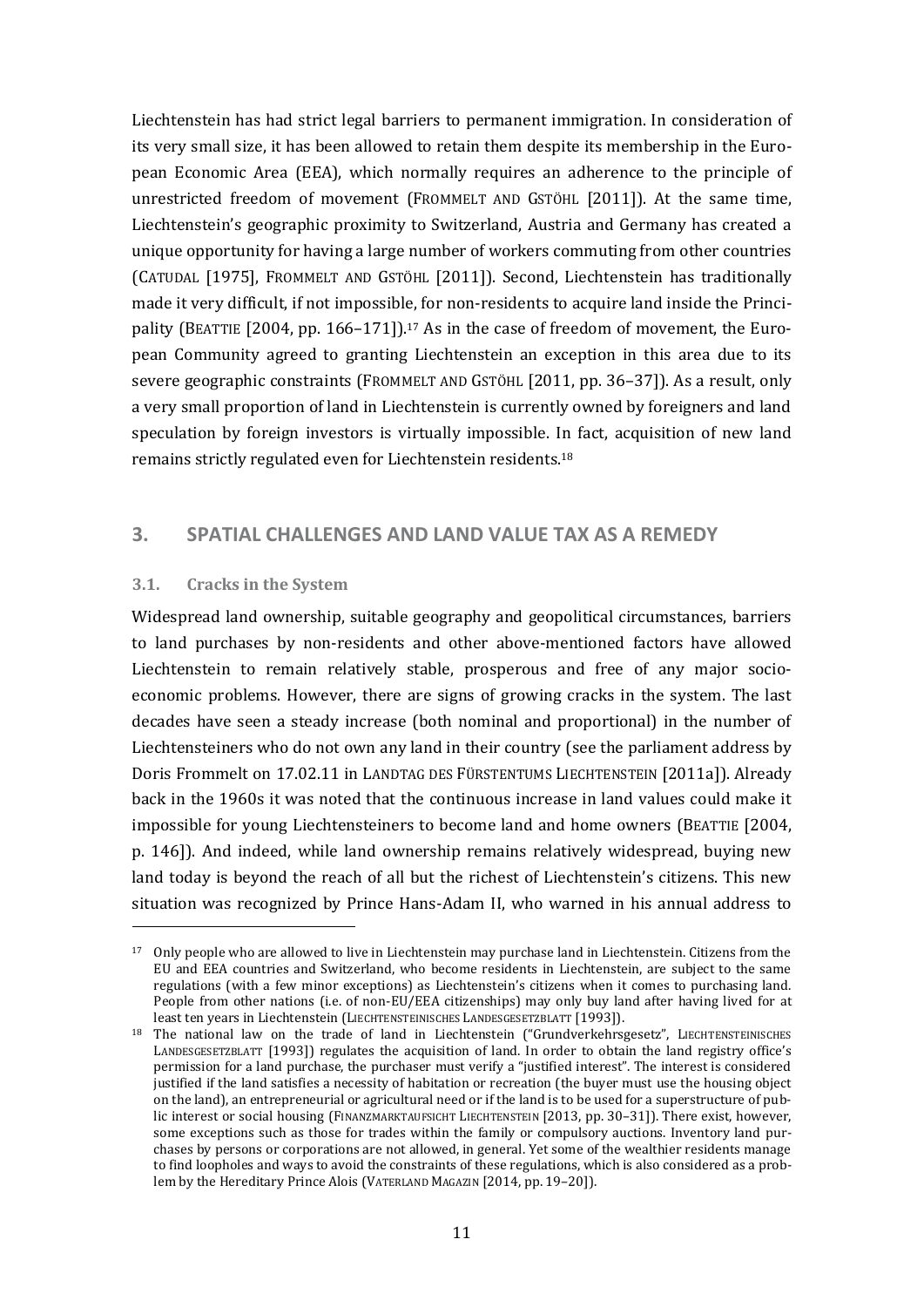the parliament in 1991 that land affordability was becoming a serious problem for a significant number of Liechtenstein's citizens. The Prince blamed the fiscal privileges of the land owners as the main factor behind the high increases in land prices and called for a fiscal reform to remove those privileges (WYTRZENS [1996, pp. 124–125]).

Although the population increase has been slow considering the rate of economic growth, the pressure on both residential and commercial land has been steadily and rapidly increasing. For the first time in history, some of Liechtenstein's citizens themselves have now started moving to neighbouring states to commute to work in the Principality because of the unaffordability of land and high rents inside their country (NEUE ZÜRCHER ZEITUNG [2012], LANDTAG DES FÜRSTENTUMS LIECHTENSTEIN [2011b], LIECHTENSTEINER VATERLAND [2010], WYTRZENS [1996, pp. 124–125]). Due to the specific characteristics of Liechtenstein's political system, this situation had negative political consequences at the communal level as only those with a permanent address have a right to vote and participate in the political life of their commune. In other words, housing unaffordability is becoming an obstacle to continuous membership in one's local political community. The increasing number of residents and commuters (residents and cross-borders) is also seen more and more as a burden on the country's real estate market and infrastructure (see the discussions in parliament from 18.05.11 in LANDTAG DES FÜRSTENTUMS LIECHTENSTEIN [2011b]), in particular as most of the workers commuting from abroad do not pay their income taxes in Liechtenstein.

In addition to these issues, some scholars have noted the (so far limited) rise in poverty with a new phenomenon of the so-called "working poor", i.e. people who can barely make a decent living standard (by local standard of comfort) despite having a full- or near fulltime job (BEATTIE [2004, p. 346]). Furthermore, at least partially in response to rising costs of maintaining infrastructure and welfare system, certain indirect taxes (such as the VAT) on genuine capital and labour and contributions to social insurances, while still low in comparison with the rest of Europe, have been on the rise further affecting the working population and productive enterprises. The problems of uneven distribution of benefits derived from land ownership have therefore started having more and more obvious negative socio-economic and political consequences.

### <span id="page-11-0"></span>**3.2. More Problems: Land Use and Spatial Planning**

Another aspect of the growing land-related problems in Liechtenstein is the issue of inefficient and unsustainable land use throughout the Principality. Ever since the beginning of the post-war economic growth, the combination of largely unconditional private land ownership with a virtual lack of incentives for efficient land use have resulted in highly erratic, uneven and largely unsustainable patterns of land use. Despite the fact that Liechtenstein is an extraordinarily small country with only 160 km<sup>2</sup> of land area, most of which comprises of high mountains (which makes only about 50 km<sup>2</sup> of the country inhabitable), the economic development has been allowed to be accompanied by two contrasting tendencies of exhaustive (albeit usually not necessarily efficient) use of land in some, often sub-optimal, places and concurrent unproductive hoarding of highly valuable land in other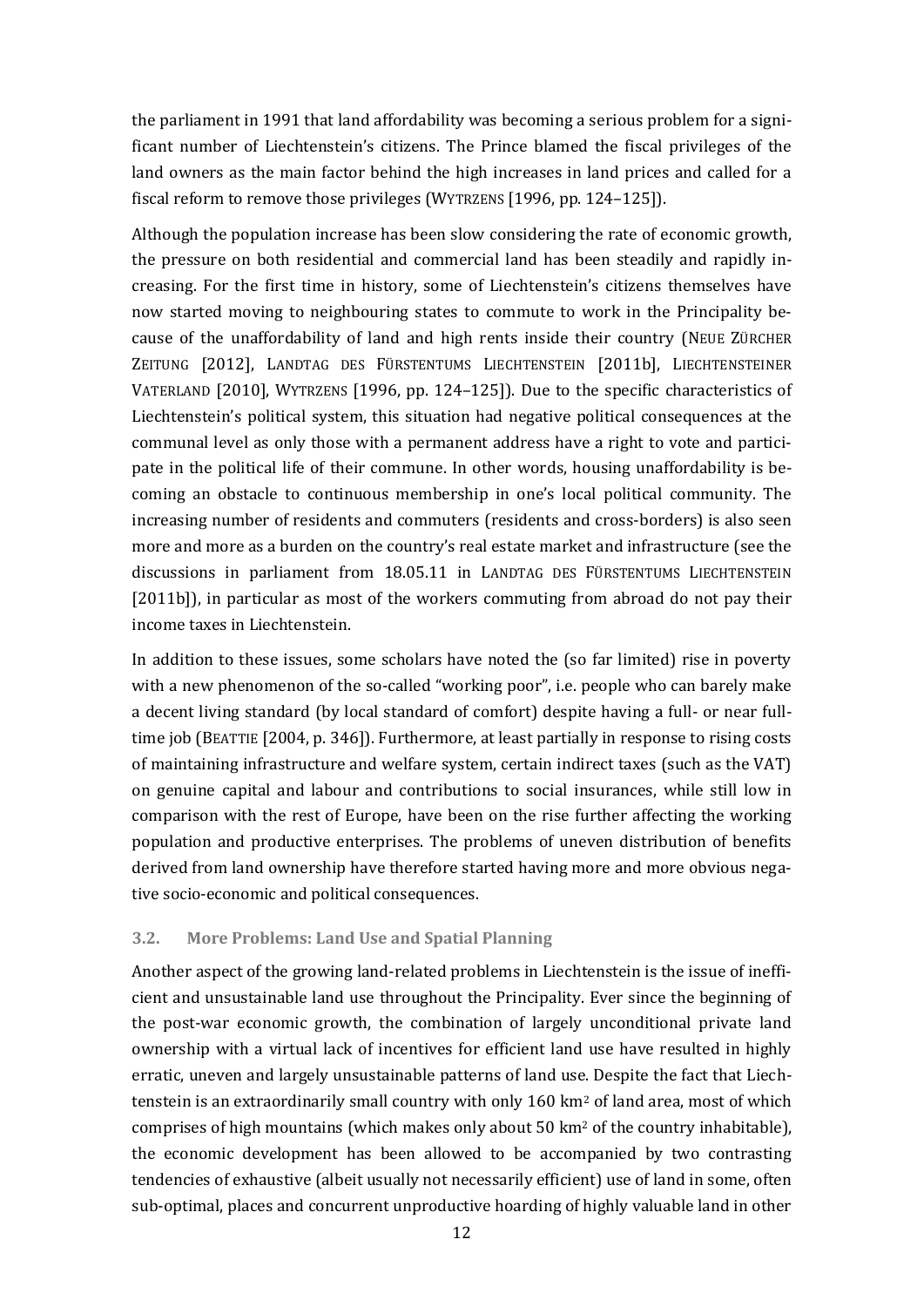locations (NEUE ZÜRCHER ZEITUNG [2012], BROGGI [2001, p. 40], WALCH [2001, p. 17]). Throughout the last decades, short-term oriented and inefficient use of land (in agriculture, production or in the very inefficient usage of residential) has been highly prioritized over the long-term goals of a sustainable spatial development, that include efficient land use, preservation of land for future infrastructural, commercial and residential projects and protection of the natural environment. As explained below, these tendencies have been intensified and further entrenched by the inefficient taxation of land in relation to other property taxes, which in itself plays a significant role in the fragmentation, sprawl and hoarding of unimproved land (LÖHR [2008, p. 122]).

Between 1982 and 2008, the settled area rose by more than 33% (at the cost of farmland and meadows) with an accelerating pace in the more recent years, which is in contrast to neighbouring Switzerland.<sup>19</sup> On average, the settlement area expands by 500 m<sup>2</sup> a day, which is fairly dramatic for such a small country. While the number of inhabitants increased from 16'628 in 1960 to 36'149 in 2010 (a rise of about 120%), the horizontal usage of ground for residential and commercial purposes jumped by more than 700% in the same period of time. From 1982 to 2008, the area of land occupied for commercial or residential purposes was increasing by approximately  $180'000$  m<sup>2</sup> per year, largely at the expense of the agricultural areas, which in the same period decreased by almost  $5 \text{ km}^2$  in total (that is about 700 soccer fields). At the same time, the built-up area increased by 56% while the paved area (primarily for roads, parking areas etc.) increased by 38%. In addition to the increasing population, these developments resulted mainly from the rising per capita land usage, the boost in employment (the number of employed people in Liechtenstein rose from 9'096 in 1960 to 34'334 in 2010), and the (related) strong rise in mobility (number of inward commuters rose from 1'700 in 1960 to 17'570 in 2010). Yet, the key problem associated with these changes has been the relatively very low population density and highly inefficient land use within the new settlement areas. A phenomenon of horizontal, low-density land use expansion (urban sprawl) has been heavily criticized even when taking place in large countries (e.g. HARRISON [2006, pp. 41–42]). In the case of tiny Liechtenstein it seems particularly unsustainable.

Quite unsurprisingly, the significant increases in population numbers and production accompanied by far from efficient land use (or even land hoarding) have, as already noted, caused a dramatic increase in land prices across the Principality. According to official estimates, unimproved land values rose by almost 600% in real terms from 1976 until 2009 (own calculations and FINANZMARKTAUFSICHT LIECHTENSTEIN [2013, p. 20]). <sup>20</sup> Paradoxically, such large increments only further discourage efficient land use as land owners are more likely to withhold their lands from productive use in the expectation of a higher sale price (WASSERMAN [2003, p. 32]).

<sup>19</sup> For details and figures relating to this paragraph see BROGGI [2011], WYTRZENS [2011], REGIERUNG DES FÜRS-TENTUMS LIECHTENSTEIN [2008], REGIERUNG DES FÜRSTENTUMS LIECHTENSTEIN [2012], and RHEINBERGER [2012]).

<sup>&</sup>lt;sup>20</sup> Which is a substantially higher increase than in the neighbouring countries Switzerland (WYTRZENS [1996, pp. 218–221]) and Austria (FINANZMARKTAUFSICHT LIECHTENSTEIN [2013, pp. 6–7]).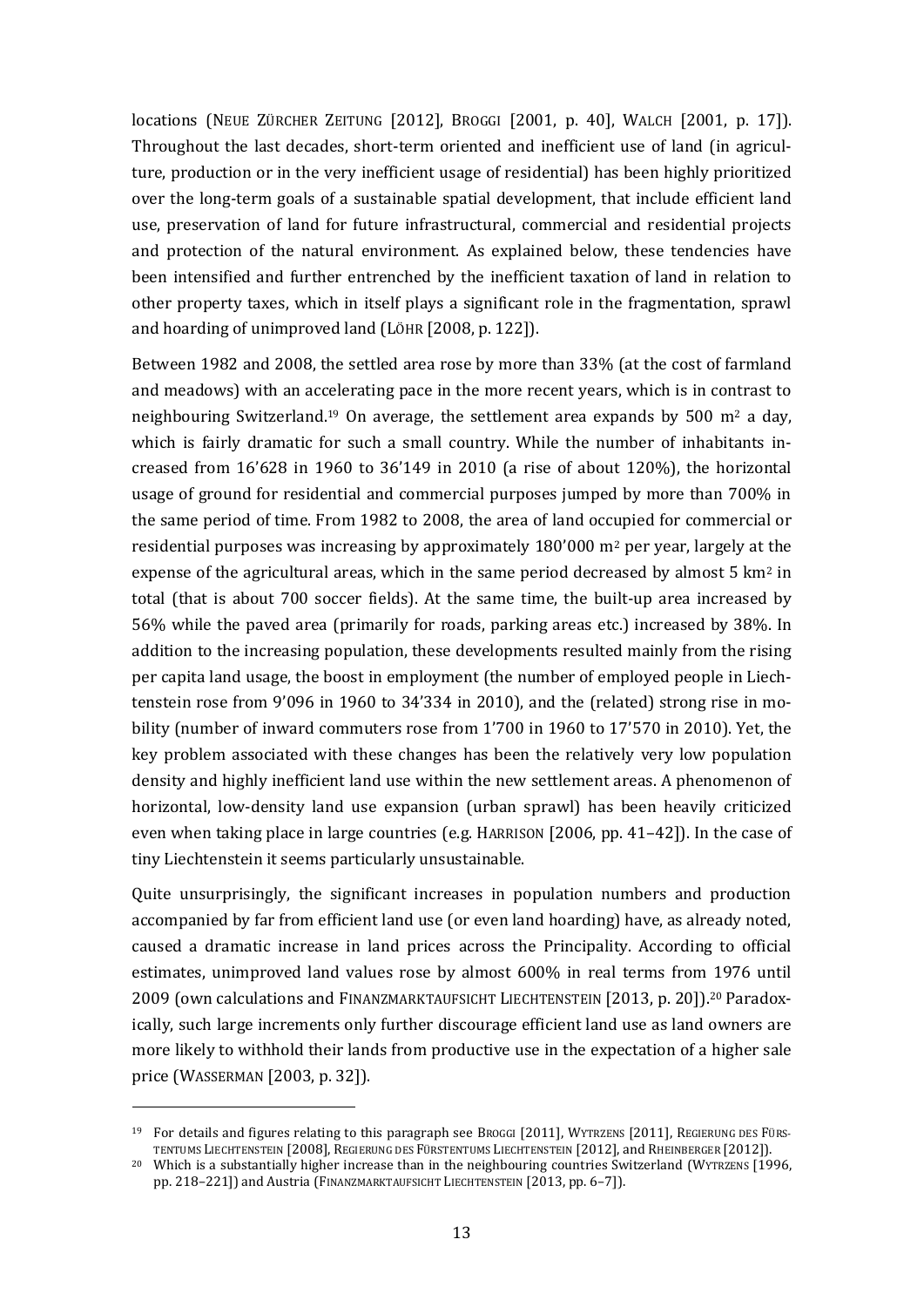#### <span id="page-13-0"></span>**3.3. Challenges to Reform and Attempted Remedies**

It seems that the country might be moving slowly back into the thought-to-be-long-gone situation where not owning land in the Principality meant emigration or virtual servitude. At the very least, the rapidly rising values of land held by a decreasing percentage of the population have the potential to significantly increase socio-economic inequalities (FROMMELT AND GSTÖHL [2011, p. 38]). At the same time, the unsustainable model of land use creates real problems to the continuous economic growth, funding and maintaining of public infrastructure and environmental protection. There is thus a growing realization inside the country that the "classic market rules of supply and demand" perhaps do not work when it comes to land as its supply is fixed (as argued by Doris Frommelt in LANDTAG DES FÜRSTENTUMS LIECHTENSTEIN [2011a]) <sup>21</sup> and that a serious reform of the current system is necessary.

However, despite increasing awareness of the unsustainable nature and negative effects of the current model of land use, reforming the system has proven politically difficult. In particular, successive governments have found it almost impossible to directly and administratively affect land usage in the Principality through such mechanisms as national spatial planning regulations. <sup>22</sup> While spatial planning can arguably do little to alleviate the problems of land ownership-related inequalities, it has been one of the most popularly suggested solutions to the equally pressing matter of unsustainable and chaotic land use in the Principality. Already in the 1970s, the Prince of Liechtenstein, Franz-Josef II, called for an anticipatory national law on spatial planning (WALCH [2001, p. 16]). Similarly, in the course of the last decades the government has made several (largely unsuccessful) attempts at introducing effective national-level spatial planning schemes. Yet, despite a visible increase in the public interest in this matter (STRITTMATTER PARTNER AG [2006, p. 8], REGIERUNG DES FÜRSTENTUMS LIECHTENSTEIN [2012, pp. 26–27], REGIERUNG DES FÜRSTENTUMS LIECHTENSTEIN [2014, p. 21], VEREIN AGGLOMERATION WERDENBERG-LIECHTENSTEIN [2012, p. 46]), apart from some loose attempts such as the national planning scheme "Landesrichtplan" (REGIERUNG DES FÜRSTENTUMS LIECHTENSTEIN [2011]) and the temporary introduction of a national planning unit, no effective regulation has been successfully implemented.

Even though there were numerous attempts to introduce it, there is still no national spatial planning law in force. In 2002, Liechtenstein's parliament passed the first national spatial planning law, carefully drafted and prepared by the government officials in the

<sup>&</sup>lt;sup>21</sup> Mentionable contributions on the development and situation of the land market in Liechtenstein are WYTRZENS [1996] and FINANZMARKTAUFSICHT LIECHTENSTEIN [2013].

<sup>22</sup> By contrast, municipal governments managed to gain large control over spatial planning regulations following the legislative changes in the late 1940s. While the national government might have been aiming for a more coherent, national system, most decision-making power was placed within the municipalities. Not surprisingly, the wishes and interests of local landowners were of primary importance in drafting the municipal regulations and soon large parts of the country were designated (in various, often inconsistent and unclear, ways as each municipality was free to adopt its own definitions and specific rules) as suitable for low-density housing (WYTRZENS [1996, pp. 151–153]). When combined with the lack of any significant fiscal incentives to efficient land use, these regulations only added fuel to the slowly emerging erratic and patchy patterns of urban development, inefficient land use and urban sprawl.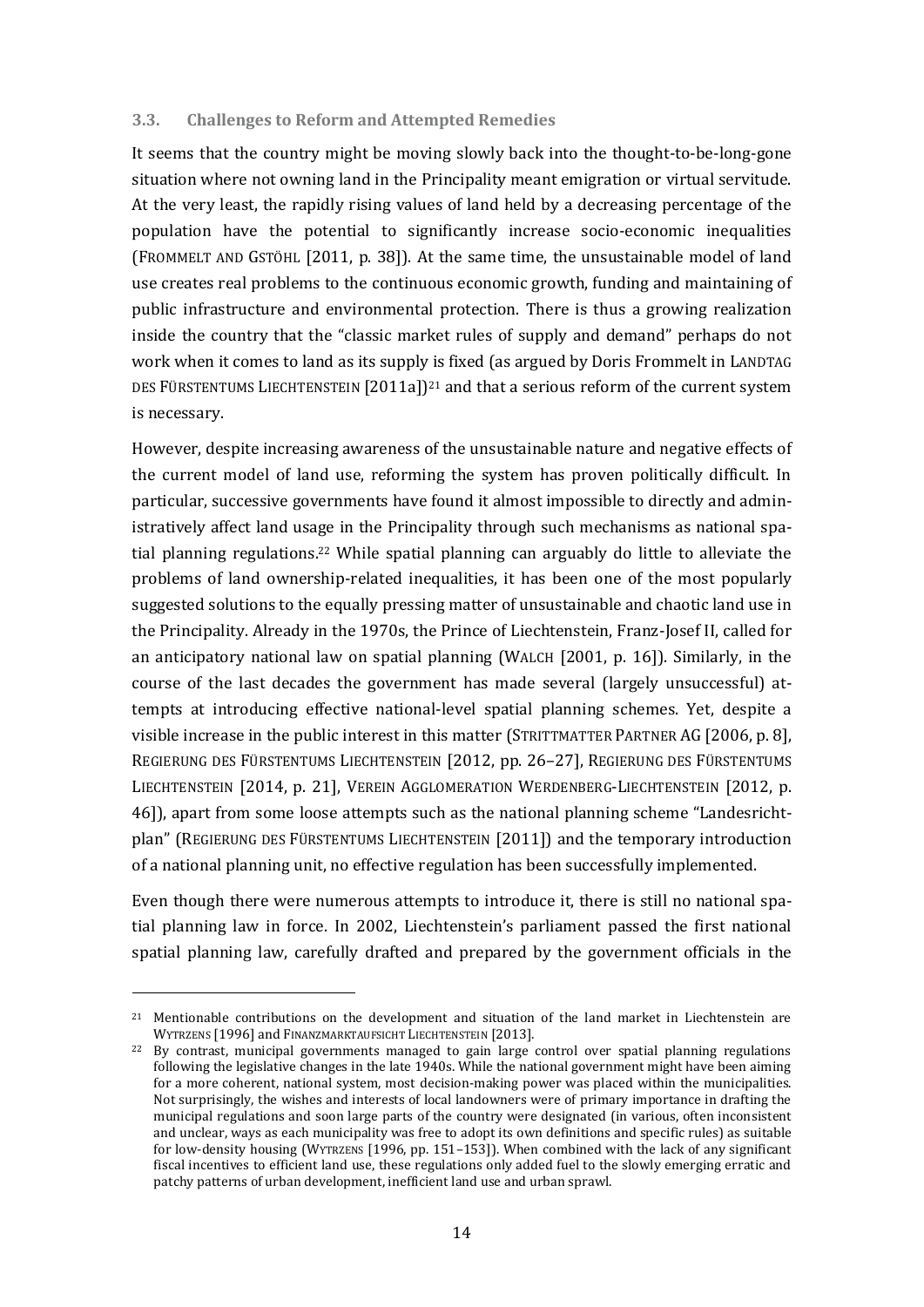course of several years (if not decades), with 24 to 1 votes. However, the citizens of Liechtenstein rejected the law in a national referendum with almost 75% voting against it (BROGGI [2011, pp. 107–108]). 23

The referendum demonstrated several obstacles to coordinated and efficient spatial planning in Liechtenstein. In general, it seems that the problem with trying to reform the system through clear and unambiguous spatial regulations is that it is a highly "visible" approach that presents a rapid and direct "assault" on the old patterns of behaviour and entrenched interests. In particular, all attempts to introduce national spatial planning rules usually face the municipalities' opposition, which are afraid of losing power and facing increased regulations. There has also been an ongoing opposition on the individual level: In the context of spatial planning, a type of prisoner's dilemma behaviour can be detected (WYTRZENS [1996, p. 238]), meaning that everyone admits the importance of spatial planning rules but also wants to be the only one with exceptions (leading to more exceptions than rules or no rules at all). The result is only little support for the introduction of binding spatial rules.<sup>24</sup> This problem is even worse when entire lobby groups appear who may profit from the lack of binding spatial planning rules, which leads to a socalled "interest-led anarchy" (WYTRZENS [1996, p. 151]). Somewhat paradoxically, social cohesion in a small country, while conductive to economic progress, might be an obstacle to effective spatial planning, which is meant to address the problems that are particularly obvious and serious in a country with such severe geographic constraints (BROGGI [2001, 39], BROGGI [2011, p. 106], WYTRZENS [1996, p. 110]). There seems to be an informal opposition to spatial planning of a coalition of the middle-class owners of small plots of land and the very wealthy. It is precarious for politicians to act against such interests.

In light of the strong opposition to spatial planning, the efforts to remedy the land situation in Liechtenstein have so far concentrated on regulations on land sales and transfers, housing subsidies, construction of social housing, and a number of modest fiscal measures. As the first three types of solutions can be only temporary and do not address the root of the problem, only the fiscal measures can be seen as a potentially viable method of addressing the land problems in Liechtenstein. And indeed, several scholars have recognized the need to introduce both a generally more efficient land taxing system in Liechtenstein (BROGGI [2011, p. 112], WALCH [2001, p. 25], WYTRZENS [1996, p. 253]) and some methods

<sup>&</sup>lt;sup>23</sup> The failure of the new legislation was primarily due to the significant opposition of municipalities' representatives (BROGGI [2011, p. 107]). The opposition against a more efficient taxation of land became also obvious when in 1990 the people voted against a transformed property tax system (76% no). Arguably the resistance's main reason in 1990 was the connected re-estimation of all land values. At the present time, the current reform efforts of Liechtenstein's government in the fiscal treatment of (real) estates have been limited to the taxation of real estates, not ground prices, but aim at a more accurate capture of the actual values of the real estates in Liechtenstein; some if not most of them were also subject to heavy undervaluation (FINANZMARKTAUFSICHT LIECHTENSTEIN [2013, p. 7]).

 $24$  Any reform is made further difficult because of the long tradition of inheritance and division of land between descendants and very high cultural value attached to (ideally, unconditional) land ownership that goes back to the agricultural era (WYTRZENS [1996, pp. 110–112]).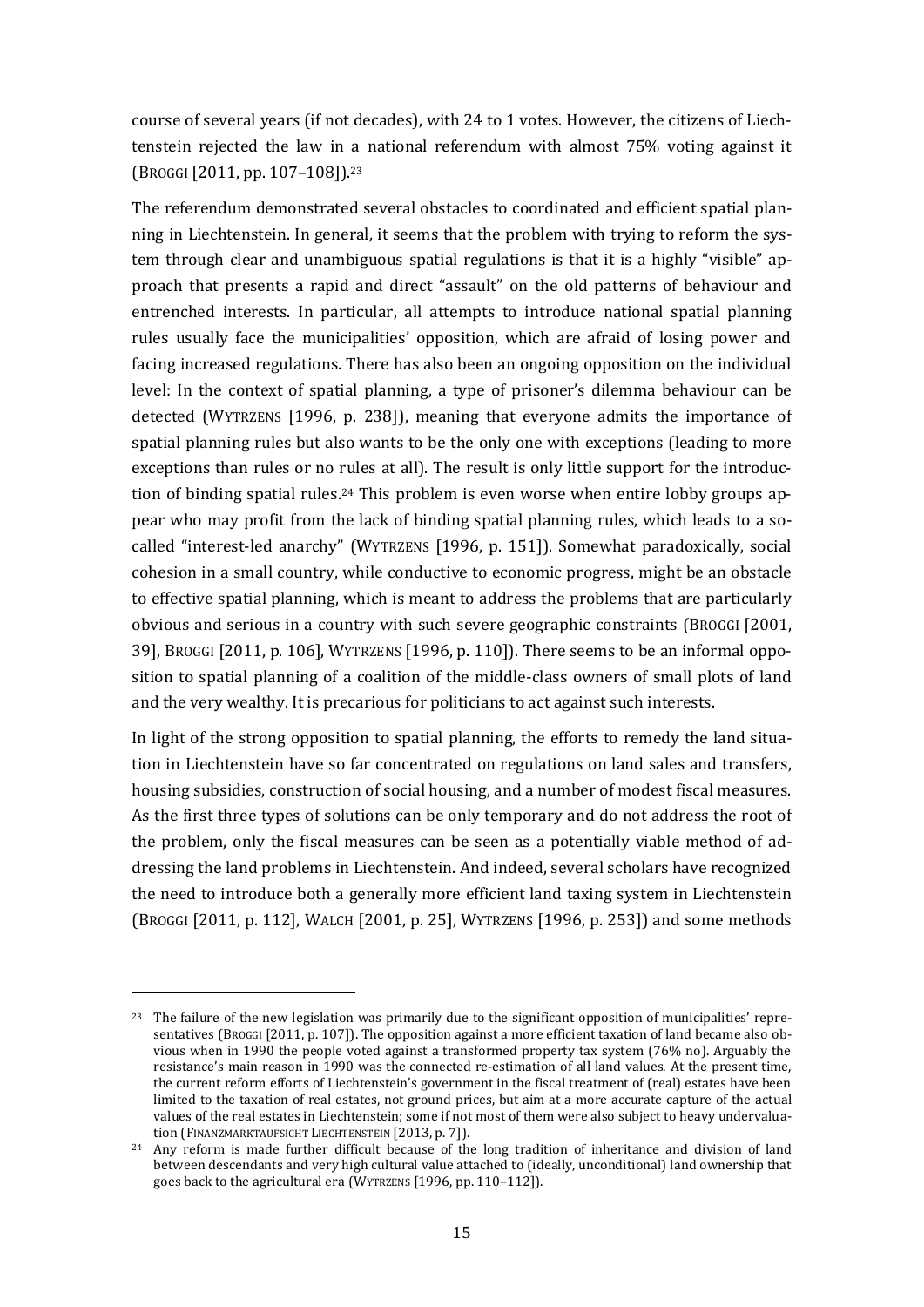of capturing the increases in land values due to infrastructural investments and changes to spatial planning (BROGGI [2007, pp. 23–25], WALCH [2001, pp. 25–26]).

Unfortunately, the efforts to tax land values in the Principality have suffered from several limitations. The history of land taxes in Liechtenstein goes back to the beginnings of its existence as a distinct political entity (sources for the following evolution of land taxes: OSPELT [1974] and BRUNHART [2013b, pp. 902–907]). Since the early 19th century, land has been taxed together with the immovable property at a rate of 1% of the estimated value. This tax constituted the main part of the Principality's revenue at that time. In 1865, a new provisional tax law was introduced that included provisions for taxing both land and its improvements. While the tax rate remained low, it was perceived as a burden on at least some of the country's farmers. A new tax regime was introduced in 1923, which essentially lasted (apart from a few minor changes) until 2010. It included, besides other forms of taxes, provisions for taxing wealth, including land and buildings. In the most recent years the tax rates on property were between 0.162% and 0.851% (with the tax exempt amount set at about 70'000 Swiss Francs). Apart from the fact that these taxes fell to a certain extent on the products of labour and apart from the low tax rate, the key problem with the wealth tax has been the extreme undervaluation of the land, especially in the case of old estates (NEUE ZÜRCHER ZEITUNG [2012], BROGGI [1986, pp. 271–272], WALCH [2001, p. 25], WYTRZENS [1996, pp. 124, 141). In general, data on land use, ownership and prices is scarce or simply not existent in Liechtenstein and no effective attempts to develop better official statistics have been made so far (WYTRZENS [2011, p. 430]). The officially registered values of land in the Principality have been very low and in most cases do not correspond with the actual market prices.<sup>25</sup> In effect, only a very small portion of the actual value of the land has been captured by the tax system in Liechtenstein. In addition to the land tax, the government introduced a tax on the profits on the sale of land which was meant as a solution to the problem of land speculation. The problem was that the tax rate was made, as an incentive against speculation, negatively correlated to the length of time a piece of land was held, which significantly increased the incentive for holding idle land (WYTRZENS [1996, p. 147]).<sup>26</sup>

In 2011 a reformed tax system was introduced. All kinds of properties, including land, are now taxed on the base of an assumed income derived from their ownership. This assumed income is 4% of the net property value (with net property being the estimated property value minus debts). This sum is then added to the income derived from labour. Only then is the total income taxed. The tax rate on the total income is between 3.1% (at the 50'000 Swiss Franc threshold, though it can be reduced to 0% in case of families with numerous

<sup>25</sup> It is worth noting that estimating actual land values can prove challenging and difficult in such a small market. At the same time, the experiences of many small jurisdictions, and often far poorer than Liechtenstein, suggest that it is far from impossible (e.g. COPES AND RYBECK [2000]).

<sup>&</sup>lt;sup>26</sup> This negative correlation is no longer present in the newly reformed tax system explained in the next paragraph of the text.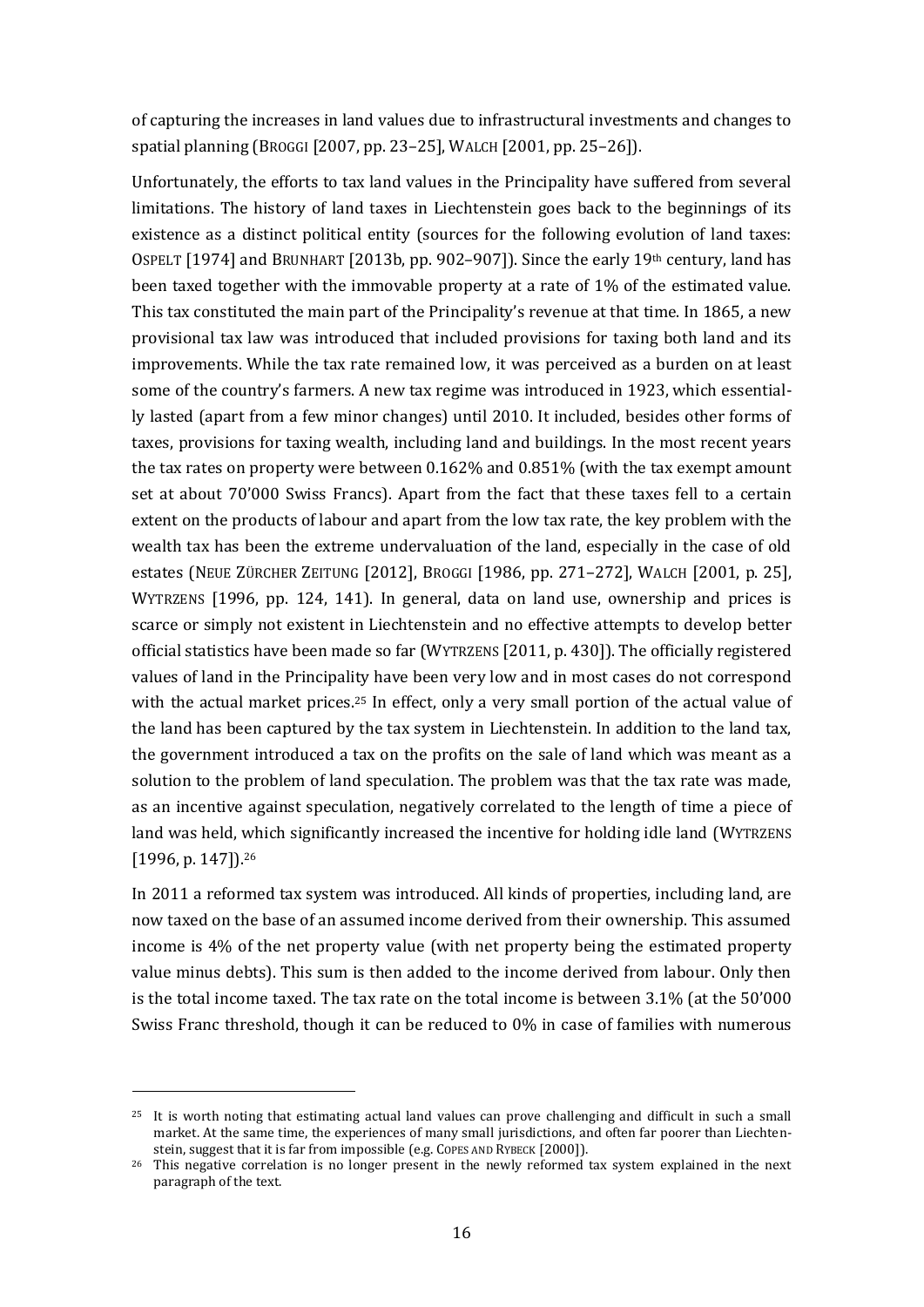children) and 10.1% (for total incomes greater than 200'000 Swiss Francs).<sup>27</sup> Still, the problem of severe undervaluation<sup>28</sup> of land property remains firmly in place. Consequently, there is still a greater incentive for "investing" in land as opposed to stocks or productive enterprises as the de facto tax on land is relatively insignificant (WYTRZENS [1996, 146]).

## <span id="page-16-0"></span>**3.4. Land Value Tax as a Remedy**

-

In order to understand how to address the above problems it is important to acknowledge that "the value of privately held land increases as a result of public investments in infrastructure, publicly approved changes in land use, or broader changes in the community such as population growth" (WALTERS [2013, p. 5]). The high value of land in Liechtenstein results from its government's successful policies, legislation and expenditure on vital infrastructure (such as roads, public transport, water supply), public services (such as justice, security, education) and even protection from floods and stone avalanches (RATON [1970, pp.127–128]) – as well as from the effort and entrepreneurship of Liechtenstein's workers and businessmen. Consequently, it only seems just that at least some part of the very high and constantly rising value of the land should be recaptured by the community for the benefit of all residents. The question is how to do so "with fairness and without destroying the incentive to work and invest" (WETZEL [2004]).

Some countries have tried land redistribution programs (HARRIS [1969, p. 50], LISSNER [1957, p. 431]). Others, such as the South Pacific microstates (e.g. the Cook Islands), have tried to enforce equality in land ownership through making it illegal for anyone to sell or gift his or her land (AUSTRALIAN AGENCY FOR INTERNATIONAL DEVELOPMENT [2008], INGRAM [2004]). The problem with the land redistribution approach is that it tends to merely create a new class of landowners and thus continue to exclude landless citizens from enjoying the benefits to which all are entitled (WETZEL [2004]). The issues with the South Pacific approach is that it creates serious obstacles to growth and development, puts a lot of land out of use and ignores the fact that land values' increases vary across the country, regardless of how small it is (CROCOMBE, TONGIA, AND ARAITIA [2008], LEVI AND BOYDELL [2003]). A simple tax on the unimproved land<sup>29</sup> values (Land Value Tax or simply LVT) is a far more economically efficient and fair way of making everybody benefit from the high land values resulting from public investments and community's efforts.

<sup>&</sup>lt;sup>27</sup> These rates are calculated by using the average rate across all the eleven municipalities, including the initial federal tax and the additional tax that the municipalities may raise. This additional municipality tax lies currently between 150% and 200% of the initial federal tax (an additional tax rate of 160% has been assumed for the tax rate examples here) (AMT FÜR STATISTIK [2014, p. 52]).

<sup>&</sup>lt;sup>28</sup> This is an additional source of unfairness, as the extent of undervaluation may vary across the country and even within municipalities.

<sup>&</sup>lt;sup>29</sup> The term "unimproved land values" refers to the value of bare land, i.e. exclusive of the value of any manmade structures or ameliorations. The more common "property taxes" fall on both the value of unimproved land and the value of man-made structures (such as residential or commercial buildings). LVT only falls on the former and as such it does not punish land holders for adding improvements to their land.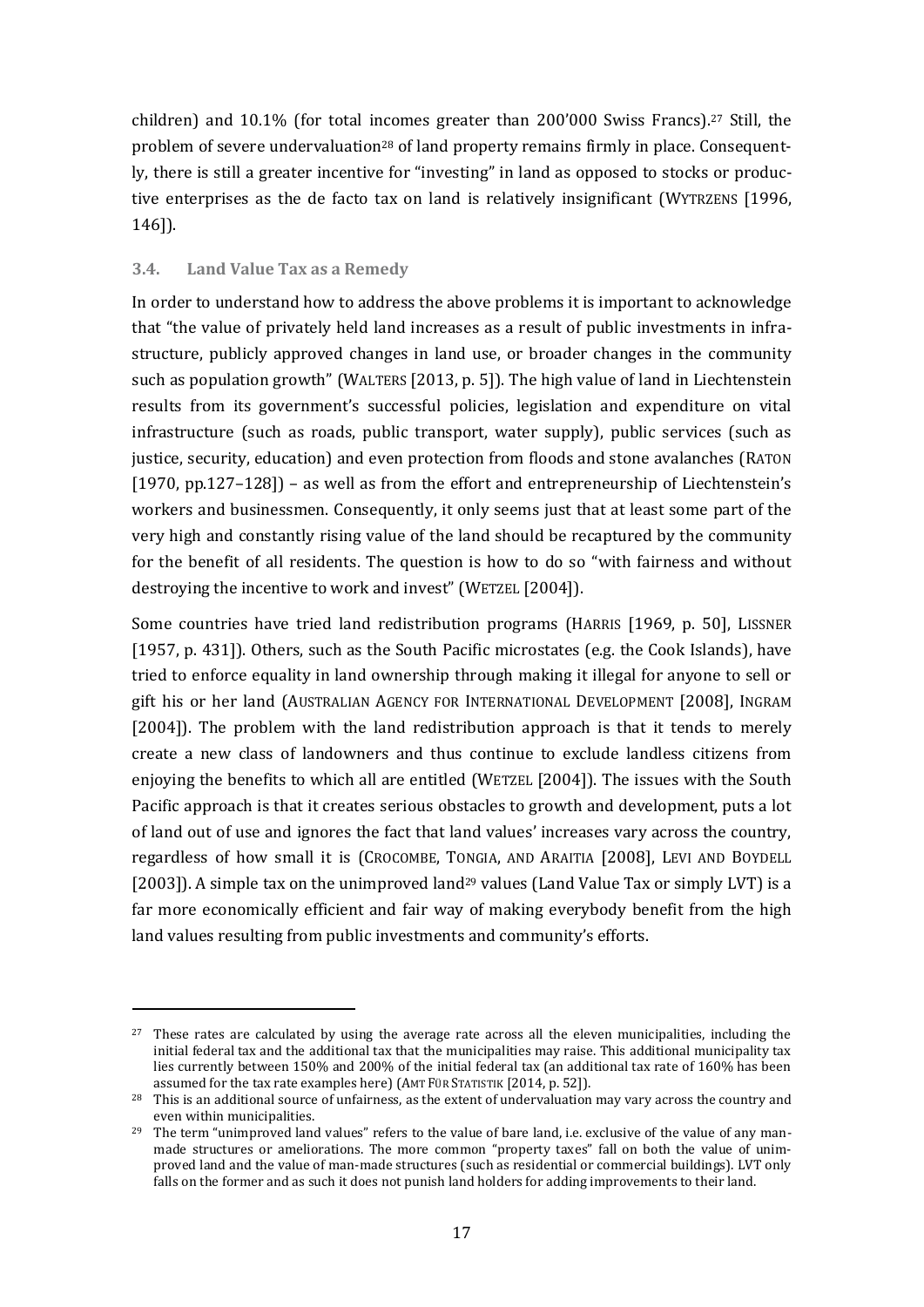As STIGLITZ [2014, p. 8], a Nobel Laureate<sup>30</sup> and one of the best known advocates for LVT, notes: "One of the general principles of taxation is that one should tax factors that are inelastic in supply, since there are no adverse supply side effects. Land does not disappear when it is taxed."<sup>31</sup> The concept itself has received an exceptionally broad acceptance across the various economic disciplines and schools of thought and its supporters include even such tax-unfriendly economists as Milton Friedman (LÖHR AND HARRISON [2013, p. 706], LÖHR [2008, p. 126]). As when it comes to land the elasticity of supply is very low (or even zero) and as only windfall profits are affected by taxes on land values, the fiscal dead weight loss is minimal with such taxes. Unlike the more common property tax, LVT is a tax that falls on the value of the land only. In consequence, it not only does not punish land users for any improvements they might make on their sites (houses, office buildings, gardens, etc.), but in fact adds a cost to keeping land idle. RYBECK [2004, p. 253] explains that a tax on land values cannot be seen as an additional cost of production as unlike buildings, land is not produced. He notes that because "property owners cannot avoid a tax on land by producing less land (and as they cannot move it from a high-tax jurisdiction to low-tax jurisdiction)" (ibid.) LVT is simply a cost of ownership. Therefore, a tax on unimproved land values lowers incentives for speculation or idle holding of land and encourages landowners to put their land into the most productive use (FOLDVARY [2006]). When more land is made available for use, new economic opportunities are created, it becomes cheaper to afford a place to live or work, and space is used more efficiently (LÖHR AND HARRISON [2013, p. 708], LÖHR [2008, p. 128]). A more efficient use of land is not only beneficial to economic growth and housing affordability, but also has a potential to substantially lower the costs of public infrastructure and to significantly reduce the burden on the natural environment (LÖHR [2008], MATHIS AND ZECH [1982], TIDEMAN [1998], WALTERS [2013], WETZEL [2004]).<sup>32</sup>

<sup>30</sup> Stiglitz together with Arnott (ARNOTT AND STIGLITZ [1979]) and Atkinson (ATKINSON AND STIGLITZ [1987]) are known for the formulation of the so-called "Henry George Theorem" which demonstrates and "proves that in a community with optimal population, the land rent equals the value of the community's public goods" (FOLDVARY [2006, p. 2]).

<sup>31</sup> Land is a special and unique type of resource as it is not only "immobile" and "finite", but it is also "a fundamental and natural factor in any area of business, taking a direct or indirect part in the production of all goods and services" (RASLANAS, ZAVADSKAS, AND KAKLAUSKAS [2010. p. 61]).

<sup>32</sup> According to HIESS AND PFEFFERKORN [2011], urban sprawl may increase infrastructure costs per capita up to 300% compared to a dense settlement. A tax on unimproved land values reduces sprawl and relieves pressures on the natural environment and rural areas by creating incentives for more compact, land-efficient development. With LVT in place "the greatest economic imperative to develop land will exist where land values are highest, adjacent to existing infrastructure and amenities" (RYBECK [2004, p. 253]). At the same time "areas distant from infrastructure will have low land values and taxes and, thus less economic motivation for development" (ibid.). As "the demand for developed space is limited at any given time, the greater utilization of land adjacent to existing infrastructure will help reduce the demand for development in outlying areas" (ibid.). In consequence, the implementation of LVT could both encourage more compact urban structures and help to prevent "premature urbanization of the rural areas" (ibid.). Having more compact and densely populated municipalities would likely not only "help to preserve nature and landscapes", but also bring a reduction in the use of roads and energy which in turn would lower pollution, infrastructure spending and transport costs (RASLANAS ET AL. [2010, p. 65]).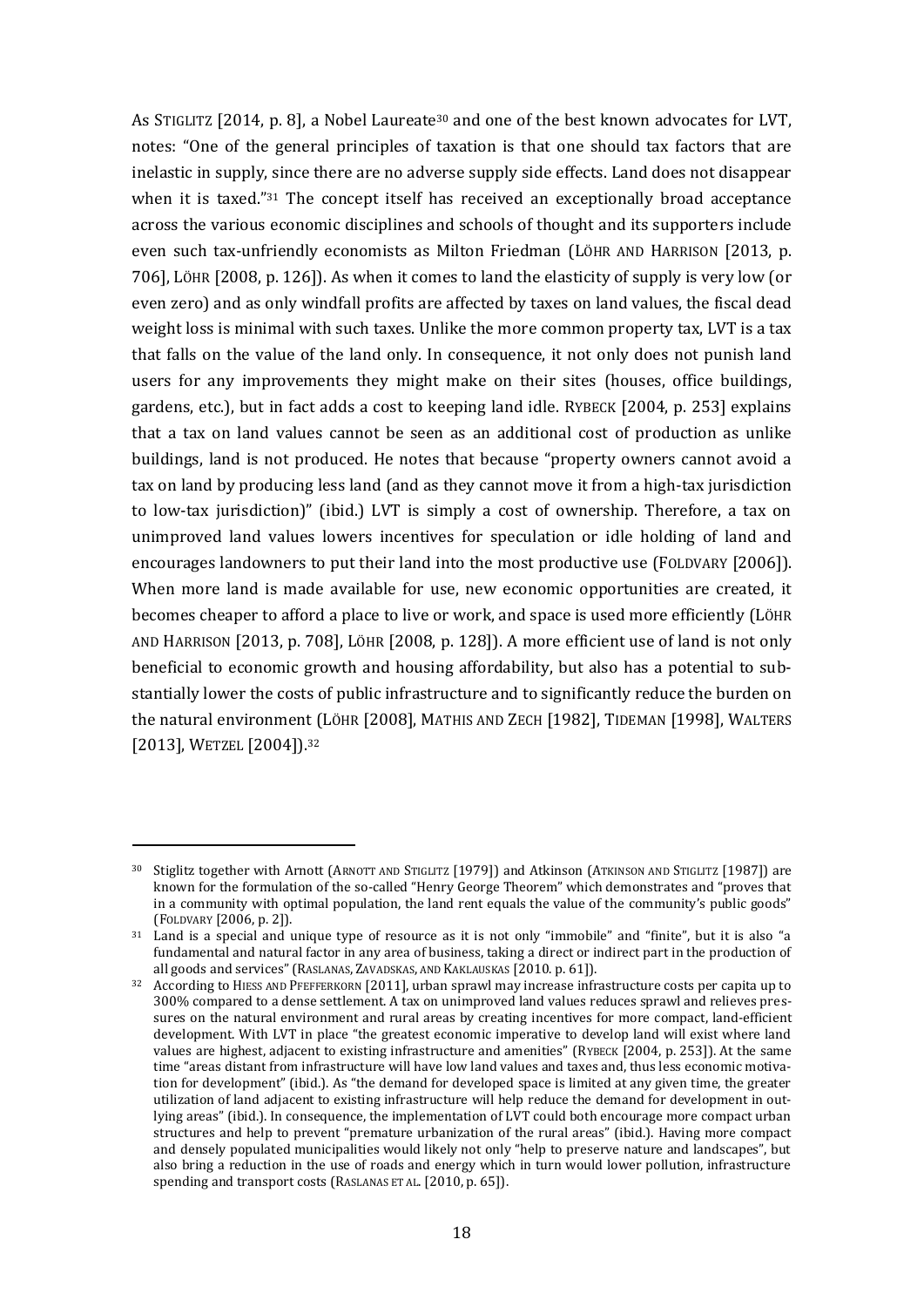What is more, LVT would allow minimizing<sup>33</sup> economically harmful taxes on labour, production and investment making any country willing to implement it a very attractive location for businesses and productive individuals. This is of particular importance to Liechtenstein which, for most of its recent history, has thrived also due to its relatively low income and company taxes. As it is impossible to hide land, taxing its value is also far easier, more transparent and cheaper than taxing general wealth or income. <sup>34</sup> LVT hence reduces the need for bureaucracy, lawyers and accountants – both for the government and the private sector (FOLDVARY [2006], WETZEL [2004]). As summarized by Dan Sullivan (SULLIVAN [n.d.]):

*"Land value tax reconciles free-market principles with the concept of the earth as a commons. It is the most progressive tax, because it is the only tax that is not passed on to users. It prevents the monopolization of land, stabilizes real estate prices, promotes economic vitality and efficient land use, and has been recognized for millennia as the most ethical tax. It is easily assessed and based entirely on public information. It also correlates better with benefits received than any other broad-based tax. All government expenditures that are not complete wastes of money increase or maintain land values."*

Importantly, from the point of view of political feasibility, LVT seems easier to introduce than other solutions to inefficient or unsustainable land use, such as zoning or spatial planning. Unlike zoning, its introduction can be gradual and accompanied by concurrent decreases in other types of fiscal burdens, which makes it potentially much more politically acceptable to the wider electorate. What is more, its effects on particular land owners are in line with their land's value and not merely in accordance to arbitrary political decisions. In the context of Liechtenstein, the positive effects of LVT on mitigating urban sprawl and inefficient land use could decrease the necessity of having comprehensive spatial planning regulations. At the same time, introducing more effective spatial regulations aimed at preservation or creation of green or recreational areas (if it is considered undesirable for the public to own them) would not only be more feasible due to better and more efficient land use in areas dedicated for residential and commercial use, but also potentially financially beneficial to the whole country. The examples of various public parks suggest that the presence of well-managed, open, green spaces has the potential to tremendously increase the values of nearby residential and commercial lands (APPLESEED [2009]).

Finally, LVT does not need to threaten the power of local municipalities. If anything, when collected locally with a portion of it transferred to the national government, it can provide Liechtenstein's municipalities with a good mechanism for capturing some of the value of

<sup>33</sup> Yet, it is impossible for Liechtenstein to eliminate a great number of taxes due to the customs treaty (and other agreements) with Switzerland. One prominent example is the Value Added Tax (VAT) which is collected collectively by both countries and which, as per agreement, cannot be collected separately or at different rates. Other examples include taxes on gas, alcohol and tobacco.

<sup>34</sup> Furthermore, LVT also follows the fiscal ability-to-pay principle as it is proportional to the value of land held by those liable to pay it (LÖHR [2008, p. 129]).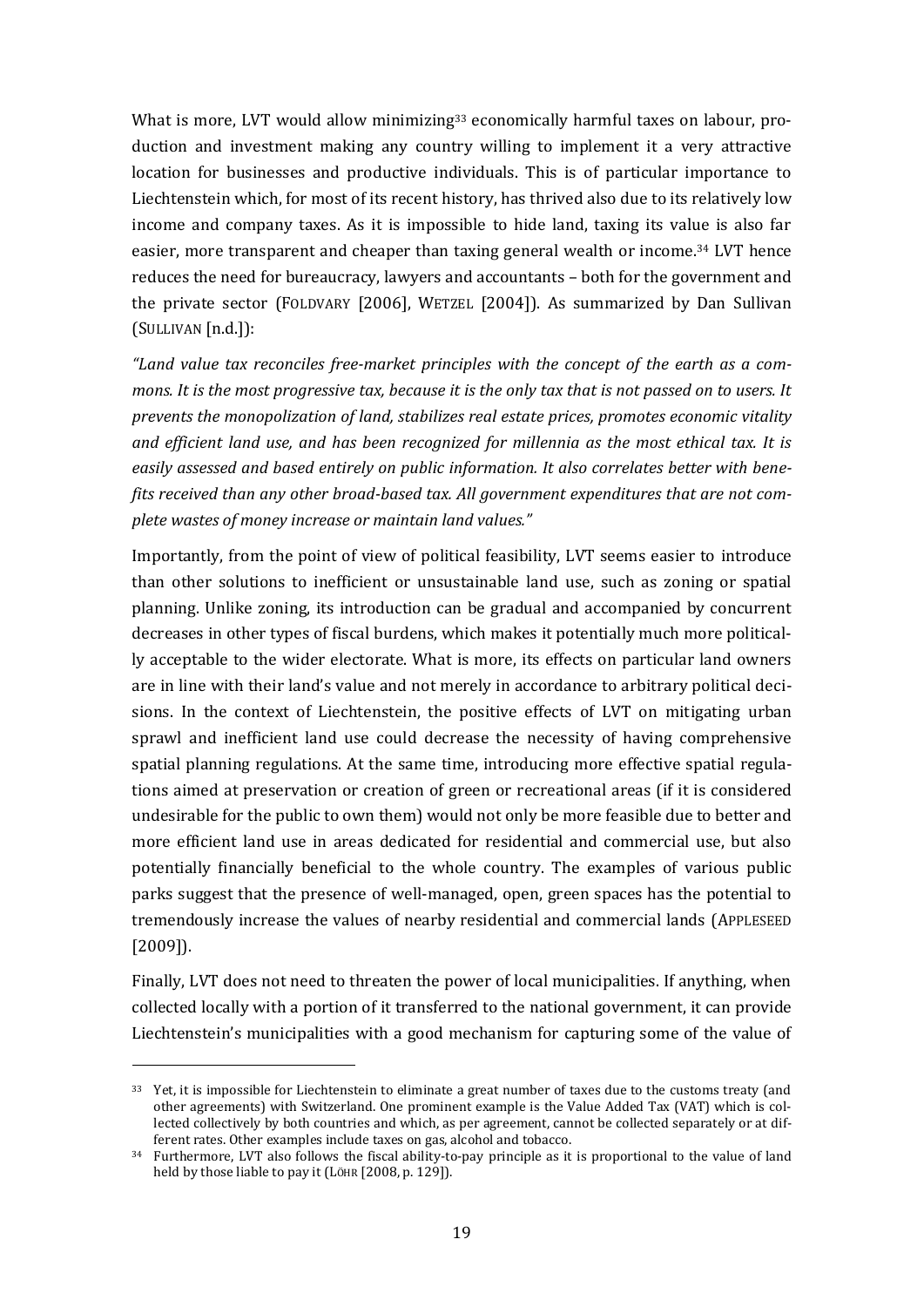their own investments and for benefiting from the country's general expenditures and prosperity. One solution could be for the national government to collect a certain percentage of land values across the Principality, while at the same time permitting local municipalities to determine how much of the remaining portion they wish to collect through an additional municipal tax rate and how they wish to spend it. Local municipalities could also be allowed to retain certain autonomy when it comes to spatial planning and determining which of the lands within their boundaries should be preserved for green or recreational purposes (and consequently subject to de facto lower LVT), or to set their municipal LVT rates in accordance with their own (density) goals and priorities.

While most of the revenue from LVT can be used to finance the government and public investments, a portion of it could be distributed directly, and on a per capita basis, to the citizens in the form of a citizens' dividend (BATT [2012], SMITH AND GIHRING [2006]). The dividend could serve as a transparent and effective replacement of the more bureaucratic welfare system and a way for allowing Liechtenstein's citizens to enjoy some of the benefits of his or her country's natural opportunities more in line with their personal preferences. A portion of the dividend could also be used to offset at least some of tax liabilities of those land owners with small parcels and even more modest incomes, who could in any case benefit from the lowering of other taxes. Also, if socially desired, elderly property owners could be allowed to defer and roll up their tax liabilities until they pass away and their property is sold or inherited.

Interestingly, LVT has also been a matter of debate in Liechtenstein's neighbouring countries. For instance, Avenir Suisse, perhaps the most important private economic think tank in Switzerland, has repeatedly advocated the land value tax as an important element of a proposed reform of Switzerland's tax system citing the efficiency of taxing land as an immobile factor (SALVI AND ZOBRIST [2013, pp. 87–90, 163–164]). Avenir Suisse researchers have highlighted the superiority of a pure land value tax over an ordinary property tax or general wealth taxes not only when it comes to efficiency and growth incentives, but also its progressive character and social compatibility.

Some scholars, such as LÖHR [2008], suggested LVT for Germany. LÖHR AND HARRISON [2013] even claimed that LVT could serve as an effective base for a tax redistribution mechanism between core and peripheral countries of the European Union. This logic could also be applied to Liechtenstein's core (e.g. Schaan, Vaduz) and peripheral municipalities (e.g. Balzers, Planken, Triesenberg, Ruggell). In fact, looking further away from Liechtenstein, some countries, such as Italy, the United States (BROGGI [2011, p. 112]), Estonia (COCCONCELLI AND MEDDA [2013], TOMSON [2000]), Taiwan (LAM [2000]), Singapore or Hong Kong (HUI, HO, AND HO [2004], PHANG [1996], PHANG [2000]) have already introduced mechanisms for capturing unimproved land values, or at least their increases due to certain public expenditures. Even closer to Liechtenstein, some cantons in Switzerland know the procedure of taxing land value increases that arise from new zoning regulations or public infrastructure projects (ECOPLAN [2013]).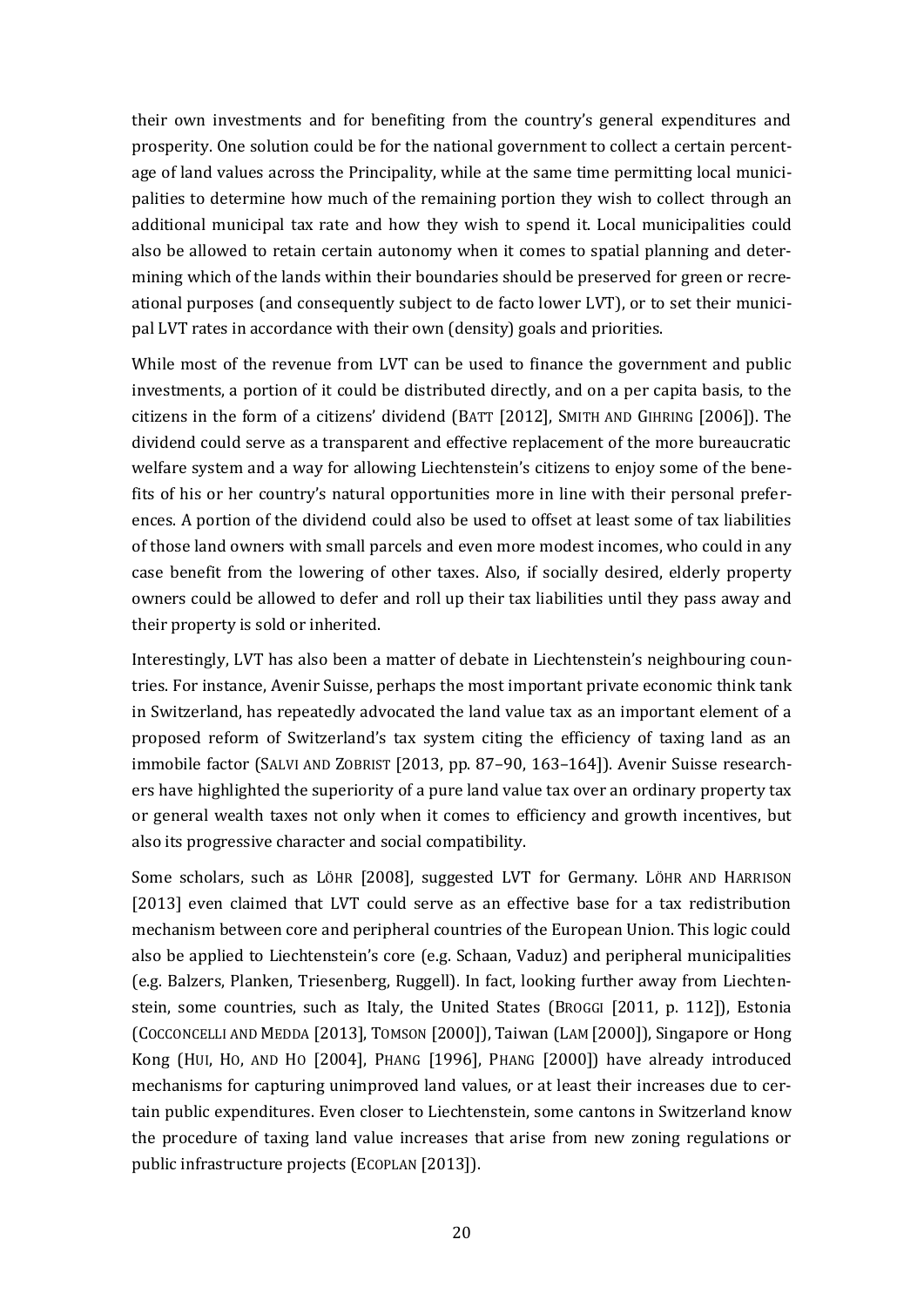#### <span id="page-20-0"></span>**4. CONCLUSIONS**

The political and economic success of Liechtenstein has been nothing short of remarkable. A tiny and resourceless principality has managed not only to survive as a sovereign polity, but also to flourish economically. Paradoxically, the country's small size and geographic insignificance have proven to be crucial to its security and prosperity. Liechtenstein has remained independent and developed economically through a mixture of unique historical circumstances, wise domestic policies and favourable diplomatic arrangements, most of which have either resulted or been necessitated or permitted by the country's severe geographic and demographic constraints. The economic growth of Liechtenstein has been accompanied by a tremendous growth in land values throughout the Principality. However, unlike in many other, larger economies, the negative socio-economic effect of this increase have been relatively benign or even absent for most of Liechtenstein's recent history. What explains this situation is a combination of various geographic, legal and political factors. While these factors have mitigated the potential problems associated with rapidly rising land values, it is becoming more and more obvious that they are becoming insufficient barriers to growing problems of housing unaffordability, pollution, urban sprawl and socio-economic inequality. The argument of this paper is that one solution , implemented with or without an overdue new national spatial planning scheme, to these issues could be a fiscal reform that would aim at capturing and using for the public benefit a greater portion of the unimproved land values in the Principality (this would also include the re-estimation of all registered land values). The idea of a simple tax on unimproved land values (LVT) enjoys an extraordinarily broad acceptance and support in both the fields of theoretical and applied public economics and among scientists specialising in regional planning. In Liechtenstein, in addition to being a suitable and reliable source of public revenue, a tax on unimproved land values could result in a more efficient land use, mitigated urban sprawl, lower burden on the natural environment, reduced risk of real estate bubbles and a greater housing affordability; and all this without undermining the foundations of the Liechtenstein's prosperity. If anything, LVT could be seen as a powerful tool capable of sustaining economic growth benefiting all citizens of the Principality.

Unfortunately, it is likely that any reform aimed at an effective capturing of the unimproved land values in the Principality will likely meet with a strong opposition from those individuals and groups who currently benefit the most from the increases in land values due to government investment and community's entrepreneurship and for whom these benefits seem greater than those they could derive from lower taxes on labour and businesses, fairer welfare system, reduced urban sprawl, better environmental protection and healthy public finances. OSPELT [1974, pp. 157-158] demonstrates in a historical example, the hunger crisis of 1816, that the opposition in Liechtenstein to the planned land reform could only be lessened in the face of such a dramatic event (or natural disaster). The introduced land reform subsequently led to a significant increase in both food production and living standards. Hopefully, this time the necessary and long-overdue reforms to the way in which Liechtenstein manages its land will not be postponed until the time when the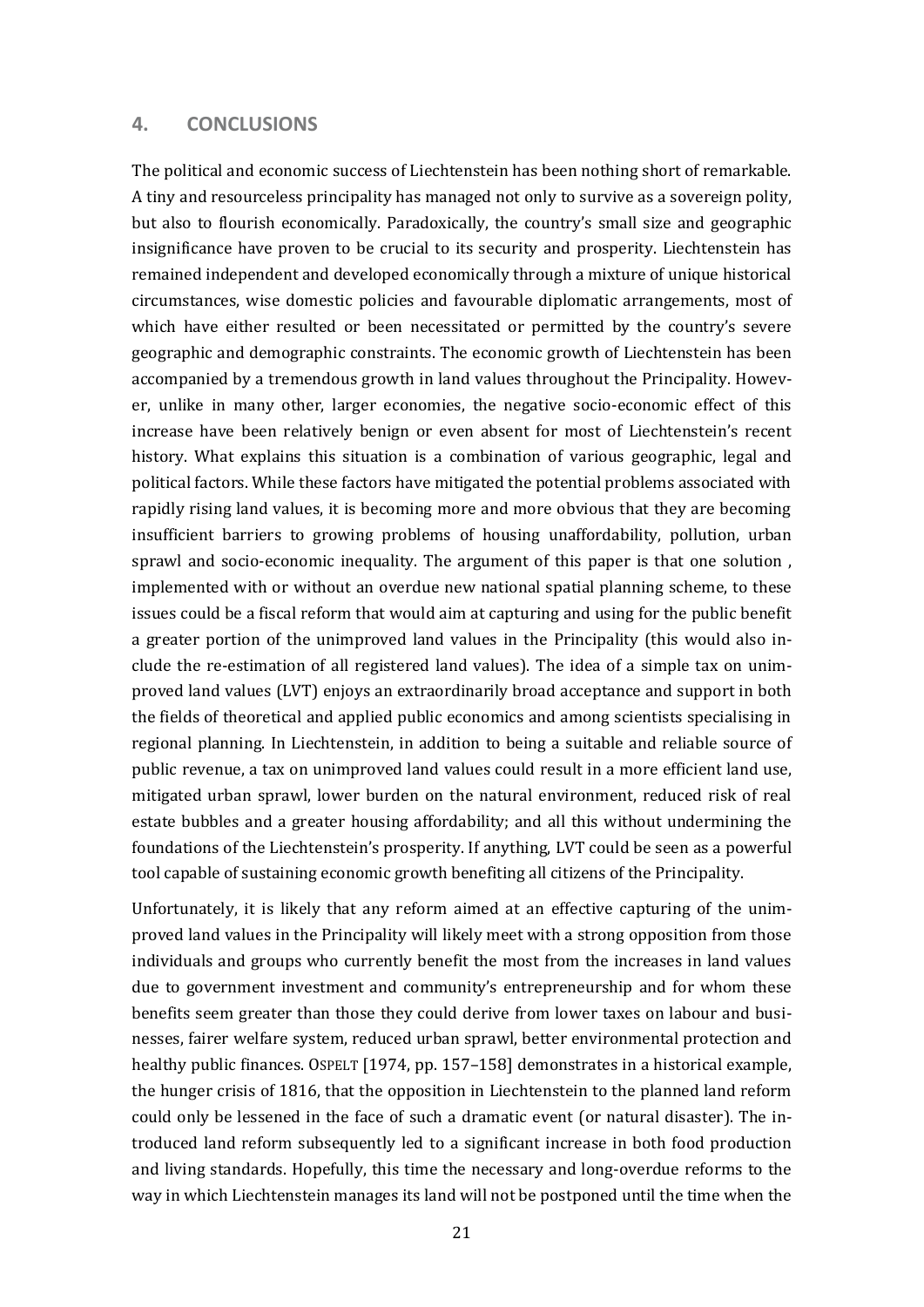burden of pollution, urban sprawl, reduced economic competitiveness, opportunities and standards of living yet again makes Liechtensteiners leave their country for a better life elsewhere.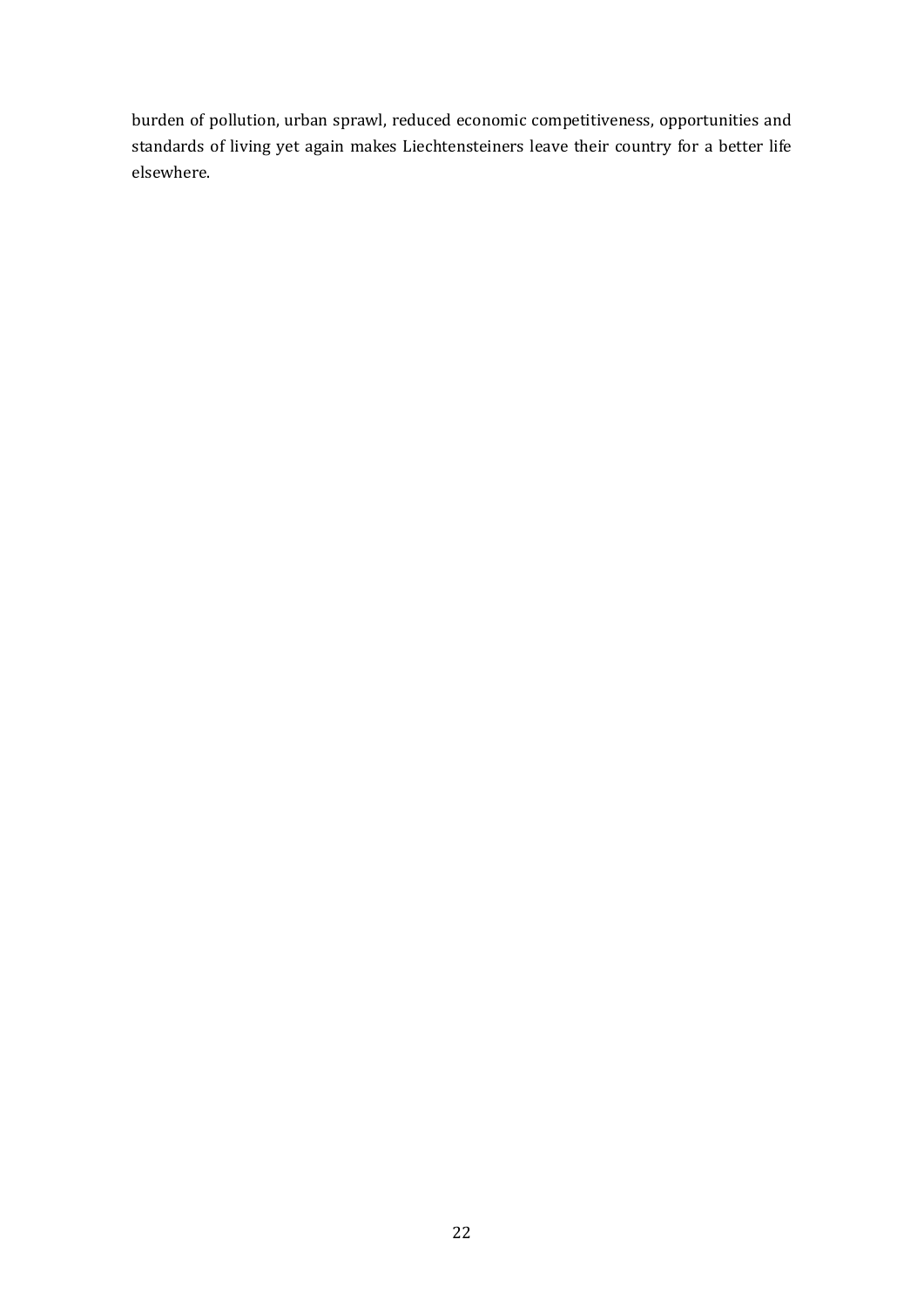#### <span id="page-22-0"></span>**REFERENCES**

AMT FÜR STATISTIK [2014]: "Steuerstatistik 2013".

- APPLESEED [2009]: "Valuing Central Park's Contributions to New York City's Economy". Prepared for the Central Park Conservancy.
- ARMSTRONG, H. W. AND R. READ [2003]: "The Determinants of Economic Growth in Small States". *The Round Table* [368]; pp. 99–124.
- ARNOTT, R.J. AND J. E. STIGLITZ [1979]: "Aggregate Land Rents, Expenditure on Public Goods, and Optimal City Size". *Quarterly Journal of Economics* [93(4)]; pp. 471–500.
- ATKINSON, A.B. AND J. E. STIGLITZ [1987]: "Lectures on Public Economics". Mcgraw-Hill College (London).
- AUSTRALIAN AGENCY FOR INTERNATIONAL DEVELOPMENT [2008]: "Making Land Work (Volume One). Reconciling customary land and development in the Pacific".
- BALDACCHINO, G. AND D. MILNE (eds.) [2008]: "The Case for Non-Sovereignty: Lessons from Sub-National Island Jurisdictions". Routledge (London).
- BATT, H. W. [2012]: "Development and Wealth : A Georgist Perspective". *American Journal of Economics and Sociology* [71(4)]; pp. 1004–1046.
- BEATTIE, D. [2004]: "Liechtenstein: A Modern History". Frank P. van Eck Publishers (Triesen).
- BENEDICT, B. [1967]: "Problem of Smaller Territories". Athlone Press (London).
- BIEDERMANN, K. [2012]: "Aus Überzeugung, dass er der Gemeinde von grossem Nutzen seyn werde". Verlag des Historischen Vereins für das Fürstentum Liechtenstein (Vaduz).
- BROGGI, M. [1986]: "Der Landschaftswandel im Talraum des Fürstentums Liechtenstein Der Einfluss von Siedlungsentwicklung und Landnutzung auf die Landschaft aus raumplanerisch-ökologischer Sicht, dargestellt am Beispiel des Alpenrheintals im Fürstentum Liechtenstein." *Jahrbuch des Historischen Vereins für das Fürstentum Liechtenstein* [86]; pp. 7–326.
- BROGGI, M. [2001]: "Raumplanung in Liechtenstein Ausser Spesen nichts gewesen? Versuch einer kritischen Bilanz". In: Liechtenstein-Institut (ed.), "Raumplanung in Liechtenstein", *Beiträge* [Nr. 13/2001]; pp. 33–42.
- BROGGI, M. [2007]: "Raumplanung und -forschung und öffentliche Kommunikation". In: Institut für Architektur und Raumplanung (ed.), "*Nachhaltige Raumentwicklung – Fokus dispers besiedelte Regionen am Beispiel Alpenrheintal"*; pp. 18–28.
- BROGGI, M. [2011]: "'Wahre' Landschaft oder Landschaft als 'Ware' Gedanken zur Raumentwicklung in Liechtenstein." In: Liechtenstein-Institut (ed.), "25 Jahre Liechtenstein-Institut (1986–2011)", *Liechtenstein Politische Schriften* [50], Verlag der Liechtensteinischen Akademischen Gesellschaft (Schaan); pp. 103–116.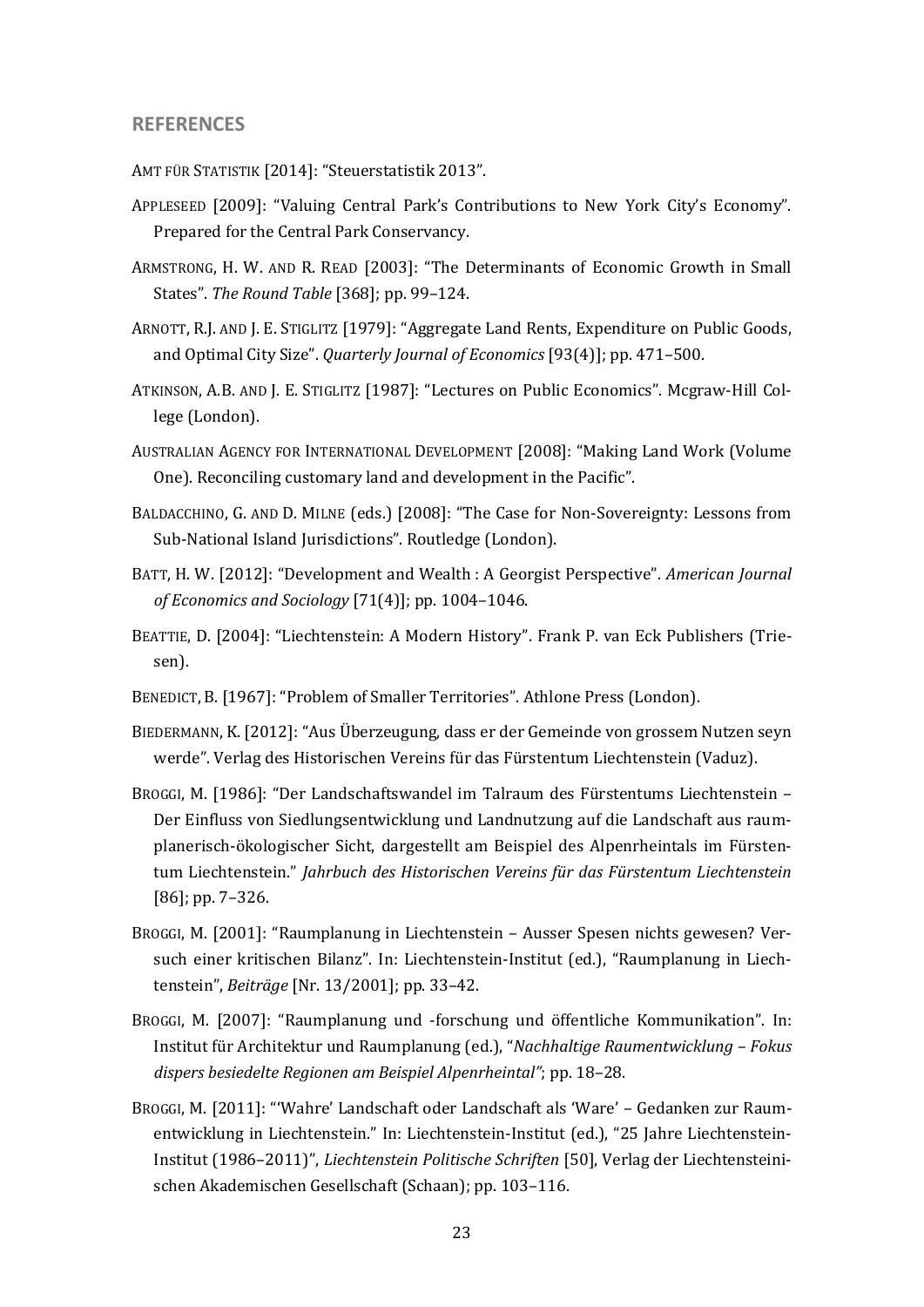- BRUNHART, AN. [2012]: "Identification of Liechtenstein's Historic Economic Growth and Business Cycles by Econometric Extensions of Data Series". *KOFL Working Papers* [No. 14].
- BRUNHART, AN. [2013a]: "Der Klein(st)staat Liechtenstein und seine grossen Nachbarländer: Eine wachstums- und konjunkturanalytische Gegenüberstellung". *Arbeitspapiere Liechtenstein-Institut* [Nr. 44].
- BRUNHART, AR. (ed.) [2013b]: "Historisches Lexikon des Fürstentums Liechtenstein". Verlag des Historischen Vereins für das Fürstentum Liechtenstein (Vaduz).
- BÜCHEL, H. [1993]: "Der Kleinstaat aus ökonomischer Sicht. Ergänzende Anmerkungen". In: Waschkuhn, A. (ed.), "Kleinstaat. Grundsätzliche und aktuelle Probleme", *Liechtenstein Politische Schriften* [16], Verlag der Liechtensteinischen Akademischen Gesellschaft (Vaduz); pp. 71–96.
- CATUDAL, H. M. [1975]: "The Plight of the Lilliputians: An Analysis of Five European Microstates". *Geoforum* [6]; pp. 187–204.
- COCCONCELLI, L. AND F. R. MEDDA [2013]: "Boom and Bust in the Estonian Real Estate Market and the Role of Land Tax as a Buffer". *Land Use Policy* [30(1)]; pp. 392–400.
- COPES, J. M, AND W. RYBECK [2000]: "Jamaica and Other Caribbean States". *American Journal of Economics and Sociology* [59(5)]; pp. 111–127.
- CROCOMBE, R., M. TONGIA AND T. ARAITIA [2008]: "Absentee Landowners in the Cook Islands: Consequences of Change to Tradition". *Making Land Work* [2]; pp. 153–171.
- DREZNER, D. W. [2001]: "Sovereignty for Sale". *Foreign Policy* [126]; pp. 76–77.
- DUMIEŃSKI, Z. [2014]: "Microstates as Modern Protected States: Towards a New Definition of Micro-Statehood". *Occasional Paper*, Centre for Small State Studies.
- EASTERLY, W. R, AND A. KRAAY [2000]: "Small States, Small Problems? Income, Growth, and Volatility in Small States". *World Development* [28(11)]; pp. 2013–2027.
- ECOPLAN [2013]: "Mehrwert durch Verdichtung Darstellung und Diskussion möglicher Vorgehensweisen zum Ausgleich planungsbedingter Mehrwerte". Verein Metropolitanraum Zürich.
- FINANZMARKTAUFSICHT LIECHTENSTEIN [2013]: "Liechtensteiner Immobilien- und Hypothekenmarkt".
- FOLDVARY, F. [1997]: "The Business Cycle: A Georgist-Austrian Synthesis". *American Journal of Economics and Sociology* [56(4)]; pp. 521–524.
- FOLDVARY, F. [2006]: "The Ultimate Tax Reform: Public Revenue from Land Rent". CSI Policy Study, Civil Society Institute.
- FROMMELT, C. AND S. GSTÖHL [2011]: "Liechtenstein and the EEA: The Europeanization of a (very) Small State". *Europautredningen*, Rapport [18].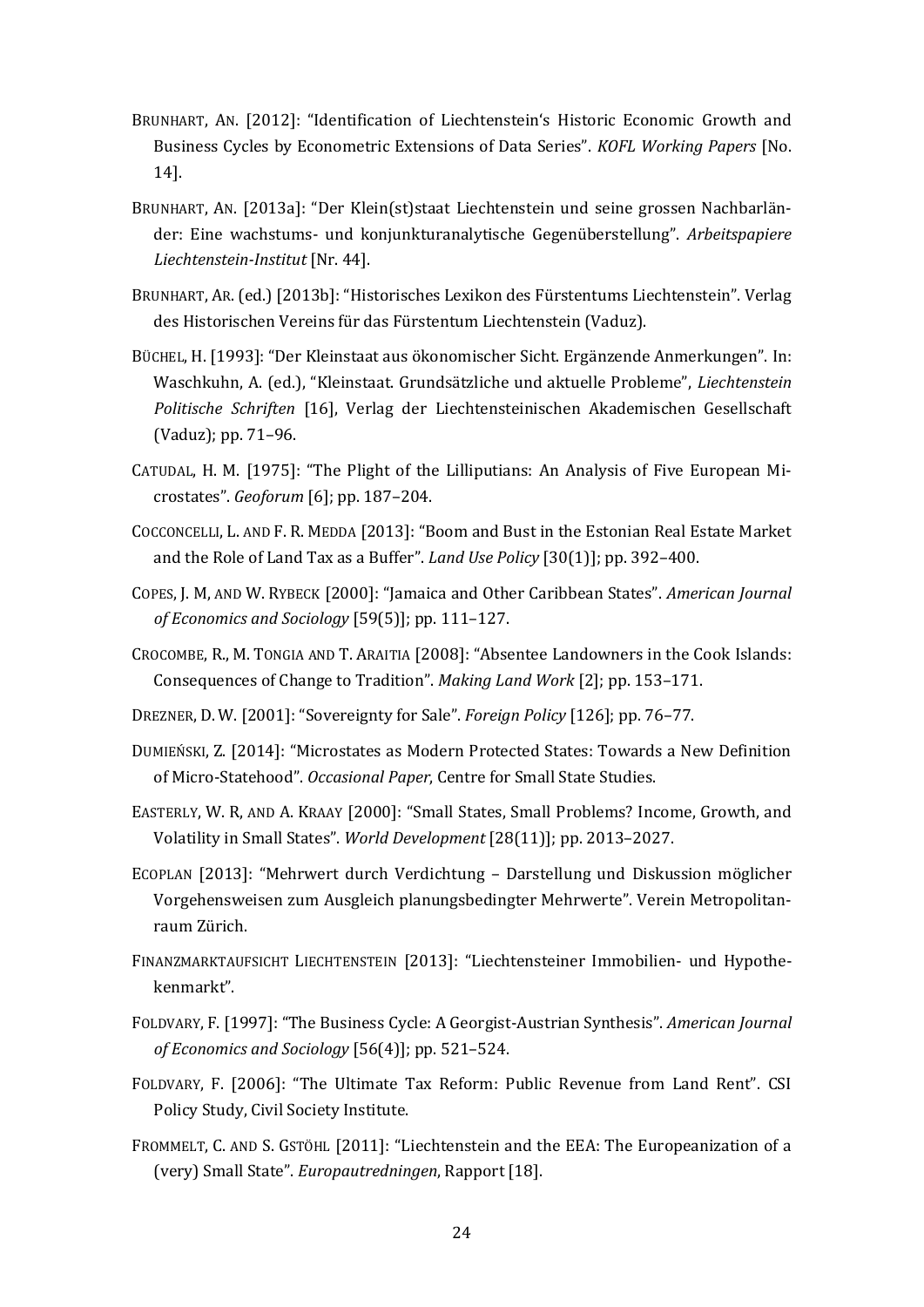- GANTNER, M. AND J. EIBL [1999]: "Öffentliche Aufgabenerfüllung im Kleinstaat. Das Beispiel Fürstentum Liechtenstein". *Liechtenstein Politische Schriften* [28], Verlag der Liechtensteinischen Akademischen Gesellschaft (Schaan).
- GEIGER, P. [2000]: "Krisenzeit, Liechtenstein in den Dreissigerjahren 1928-1939". Chronos Verlag (Zürich).
- GEIGER, P. [2010]: "Kriegszeit, Liechtenstein 1939 bis 1945". Chronos Verlag (Zürich).
- GEORGE, H. [1886]: "Progress and Poverty: An Inquiry Into the Cause of Industrial Depressions and of Increase of Want with Increase of Wealth. The Remedy."
- GLOS, G. E. [1984]: "The Analysis of a Tax Haven: The Liechtenstein Anstalt". *The International Lawyer* [18(4)]; pp. 929–955.
- GRYDEHØJ, A. [2011]: "Making the Most of Smallness: Economic Policy in Microstates and Sub-National Island Jurisdictions." *Space and Polity* [15(3)]; pp. 183–196.
- HARRIS, E. R. [1969]: "The Process of Land Reform in Developing Countries: The Background and Basic Legal Strategy". *American Journal of Economics and Sociology* [28(1)]; pp. 49–60.
- HARRISON, F. [2006]: "Wheels of Fortune. Self-funding Infrastructure and the Free Market Case for a Land Tax". Institute of Economic Affairs (London).
- HASS, M. A. [2004]: "Geopolitics and Nations: Why Liechtensteiners Exist". Available at SSRN: http://ssrn.com/abstract=958866.
- HIESS, H. UND W. PFEFFERKORN [2011]: "Raumplanung als Schlüssel für den Umgang mit dem Klimawandel". *Naturschutz und Landschaftsplanung* [43(1)], Verlag Eugen Ulmer (Stuttgart); p. 22.
- HUI, E. C. M, V. S. M. HO, AND D. K. H. HO [2004]: "Land Value Capture Mechanisms in Hong Kong and Singapore: A Comparative Analysis". *Journal of Property Investment & Finance* [22(1)]; pp. 76-100.
- INGRAM, I. P. [2004]: "The Need to Review Land Use in the Cook Islands and the Potential for Community Visioning". Island Sustainability Alliance.
- JANSEN, N. [1998]: "Nach Amerika!". Chronos Verlag (Zürich).
- KASPER, W. [2013]: "A Pocket of Prosperity in the Alps". *Quadrant* (June, 2013); pp. 50–57.
- KOCHER, M. G. [2002]: "Very Small Countries: Economic Success Against All Odds". *Liechtenstein Politische Schriften* [35], Verlag der Liechtensteinischen Akademischen Gesellschaft (Schaan).
- KOHN, W. [1967]: "The Sovereignty of Liechtenstein". *The American Journal of International Law* [61(2)]; pp. 547–557.
- KUZNETS, S. [1960]: "Economic Growth of Small Nations". In: Robinson, E. A. G. (ed.), "*Economic Consequences of the Size of Nations*", Macmillan (London); pp. 14–32.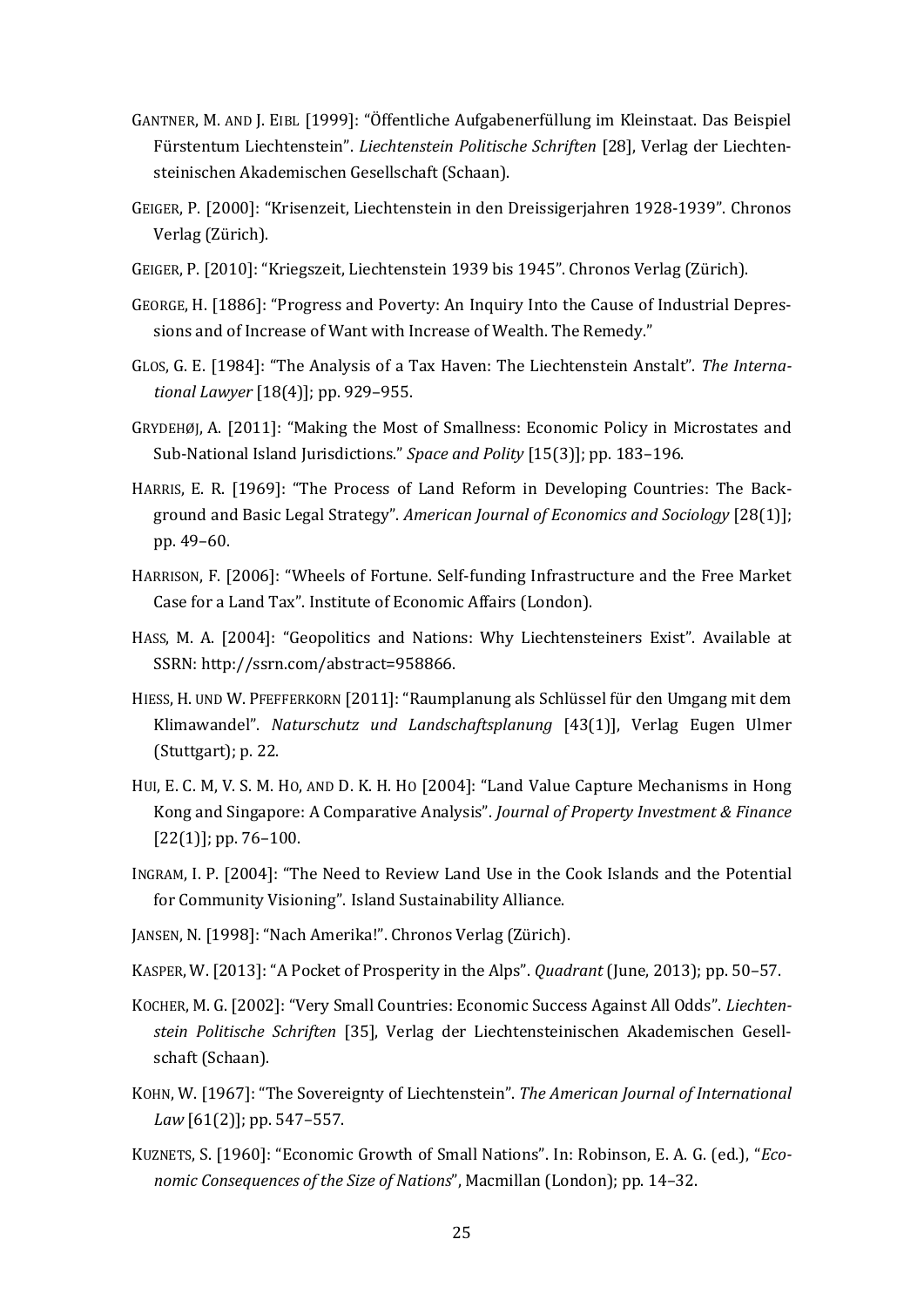- LAM, A. H. S. [2000]: "Republic of China (Taiwan)". *American Journal of Economics and Sociology* [59(5)]; pp. 327–336.
- LANDTAG DES FÜRSTENTUMS LIECHTENSTEIN [2011a]: "Protokoll über die Eröffnung des Landtages vom 17. Februar 2011" (proceedings of Liechtenstein's parliament).
- LANDTAG DES FÜRSTENTUMS LIECHTENSTEIN [2011b]: "Protokoll über die öffentliche Landtagssitzung vom 18./19./20. Mai 2011" (proceedings of Liechtenstein's parliament).
- LEVI, A. AND S. BOYDELL [2003]: "The Roles and Responsibilities of Absentee Land Owners in the Pacific – A Niue Case Study". *Study of Common Property* [September 2003]; pp. 7–9.
- LIECHTENSTEINER VATERLAND [2012]: "Liechtensteiner ziehts über den Rhein". November 26th, 2012.
- LIECHTENSTEINISCHES LANDESGESETZBLATT [1993]: "Grundverkehrsgesetz vom 9. Dezember 1992".
- LISSNER, W. [1957]: "Tax on Idle Lands in Guatemala". *American Journal of Economics and Sociology* [16(4)]; pp. 337–438.
- LÖHR, D. [2008]: "Flächenhaushaltspolitische Varianten einer Grundsteuerreform". *Wirtschaftsdienst* [2008/2]; pp. 121–129.
- LÖHR, D. AND F. HARRISON [2013]: "Ricardo und die Troika Für die Einführung einer EU-Bodenwertabgabe". *Wirtschaftsdienst* [2013/10]; pp. 702–709.
- MARIAS, S. G. [1957]: "Liechtenstein A Corporate Home Away from Home". *The Business Lawyer* [12(4)]: pp. 405–416.
- MATHIS, E. J. AND C. E. ZECH [1982]: "The Economic Effects of Land Value Taxation". *Growth and Change* [13(4)]; pp. 2–5.
- MERKI, C. M. [2007a]: "Kleine Staaten, grosser Erfolg? Überlegungen aus wirtschaftsgeschichtlicher Sicht". In: Langewiesche, D. (ed.), "Kleinstaaten in Europa", *Liechtenstein Politische Schriften* [42], Verlag der Liechtensteinischen Akademischen Gesellschaft (Schaan); pp. 205–222.
- MERKI, C. M. [2007b]: "Wirtschaftswunder Liechtenstein: Die rasche Modernisierung einer kleinen Volkswirtschaft im 20. Jahrhundert". Verlag des Historischen Vereins für das Fürstentum Liechtenstein (Vaduz).
- NETZER, D. [2001]: "What Do We Need to Know about Land Value Taxation?". *American Journal of Economics and Sociology* [60(5)]; pp. 97–118.
- NEUE ZÜRCHER ZEITUNG [2012]: "Bevölkerungswachstum in Liechtenstein Siedlungsbrei und City-State". July 24th, 2012.
- OSPELT, A. [1974]: "Wirtschaftsgeschichte des Fürstentums Liechtenstein im 19. Jahrhundert – Von den Napoleonischen Kriegen bis zum Ausbruch des Ersten Weltkrieges". Dissertation (University of Fribourg).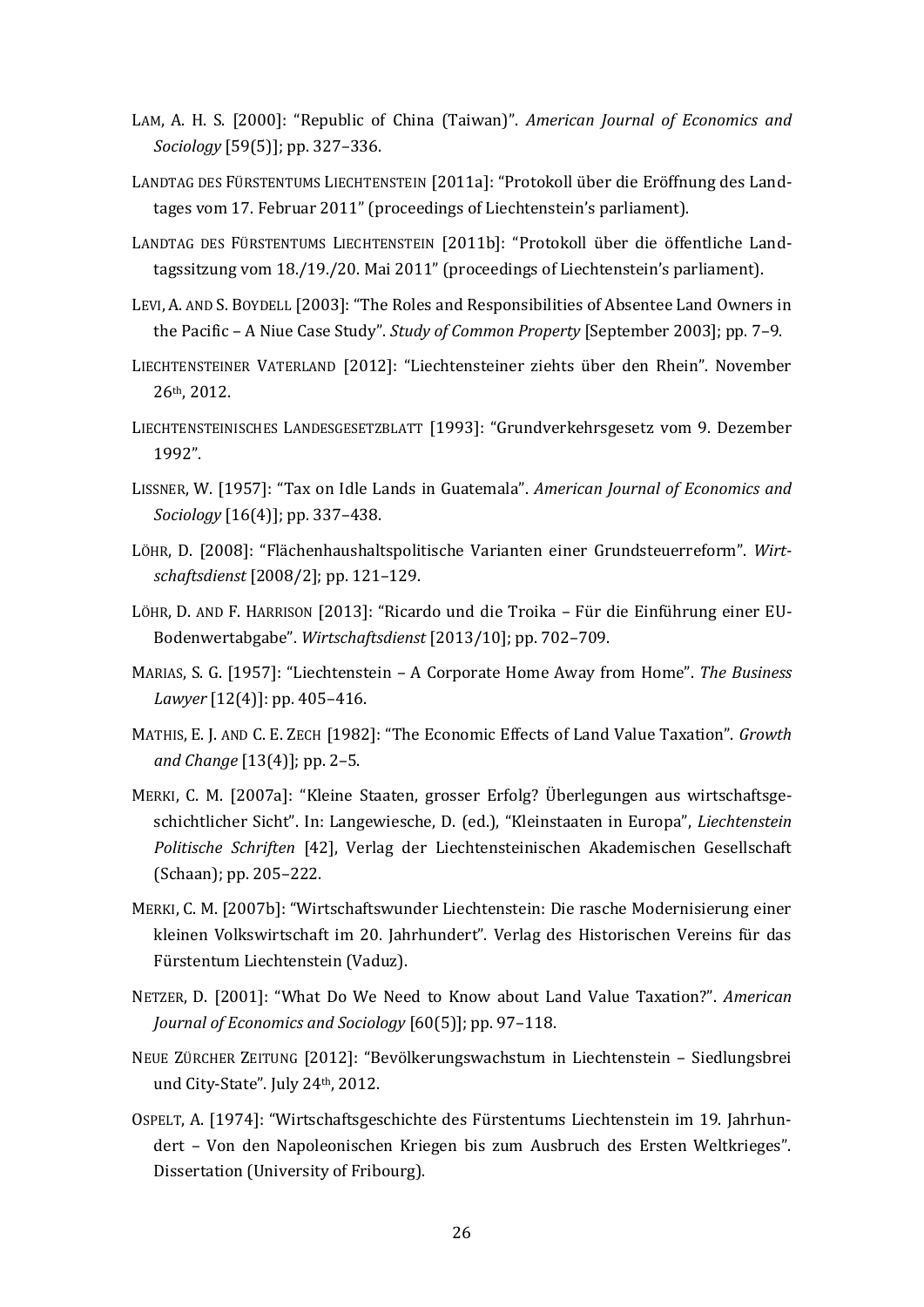- PHANG, S.-Y. [1996]: "Economic Development and the Distribution of Land Rents in Singapore". *American Journal of Economics and Sociology* [55(4)]; pp. 489–501.
- PHANG, S.-Y. [2000] "Hong Kong and Singapore". *American Journal of Economics and Sociology* [59(5)]: pp. 337–352.
- PIKETTY, T. [2014]; "Capital in the Twenty-First Century". Harvard University Press (Cambridge).
- QUADERER-VOGT, R. [2014]: "Bewegte Zeiten in Liechtenstein 1914 bis 1926". Chronos Verlag (Zürich).
- RASLANAS, S., E. K. ZAVADSKAS, AND A. KAKLAUSKAS [2010]: "Land Value Tax in the Context of Sustainable Urban Development and Assessment. Part I – Policy Analysis and Conceptual Model for the Taxation System on Real Property". *International Journal of Strategic Property Management* [14(1)]; pp. 73–86.
- RATON, P. [1970]: "Liechtenstein: History and Institutions of the Principality". Liechtenstein-Verlag AG (Vaduz).
- REGIERUNG DES FÜRSTENTUMS LIECHTENSTEIN [2008]: "Raumordnungsbericht 2008 Bericht zur Raumentwicklung im Fürstentum Liechtenstein."
- REGIERUNG DES FÜRSTENTUMS LIECHTENSTEIN [2011]: "Landesrichtplan Stand März 2011."
- REGIERUNG DES FÜRSTENTUMS LIECHTENSTEIN [2012]: "Raumordnungsbericht 2012 Bericht zur Raumentwicklung im Fürstentum Liechtenstein."
- REGIERUNG DES FÜRSTENTUMS LIECHTENSTEIN [2014]: "Standortstrategie Fürstentum Liechtenstein".
- RHEINBERGER, M. [2012]: "Ökologische Implikationen des Bevölkerungswachstums". In: Marxer, W. (ed.), "*Migration – Fakten und Analysen zu Liechtenstein*", Liechtenstein-Institut; pp. 142–163.
- ROBINSON, E. A. G. (ed.) [1960]: "Economic Consequences of the Size of Nations". Macmillan (London).
- ROTHSCHILD, K. W. [1993]:"Kleinstaat und Interdependenz. Anmerkungen zur Kleinstaatentheorie aus ökonomischer Sicht". In: Waschkuhn, A. (ed.), "Kleinstaat. Grundsätzliche und aktuelle Probleme", *Liechtenstein Politische Schriften* [16], Verlag der Liechtensteinischen Akademischen Gesellschaft (Vaduz); pp. 71–96.
- RYBECK, R. [2004]: "Using Value Capture to Finance Infrastructure and Encourage Compact Development". *Public Works Management & Policy* [8(4)]; pp. 249–260.
- SALVI, M. AND L. ZOBRIST [2013]: "Zwischen Last und Leistung Ein Steuerkompass für die Schweiz". Avenir Suisse, Verlag Neue Zürcher Zeitung (Zürich).
- SCHWALBACH, N. [2012]: "Bürgerrecht als Wirtschaftsfaktor. Normen und Praxis der Finanzeinbürgerung in Liechtenstein 1919–1955". Chronos Verlag (Zürich).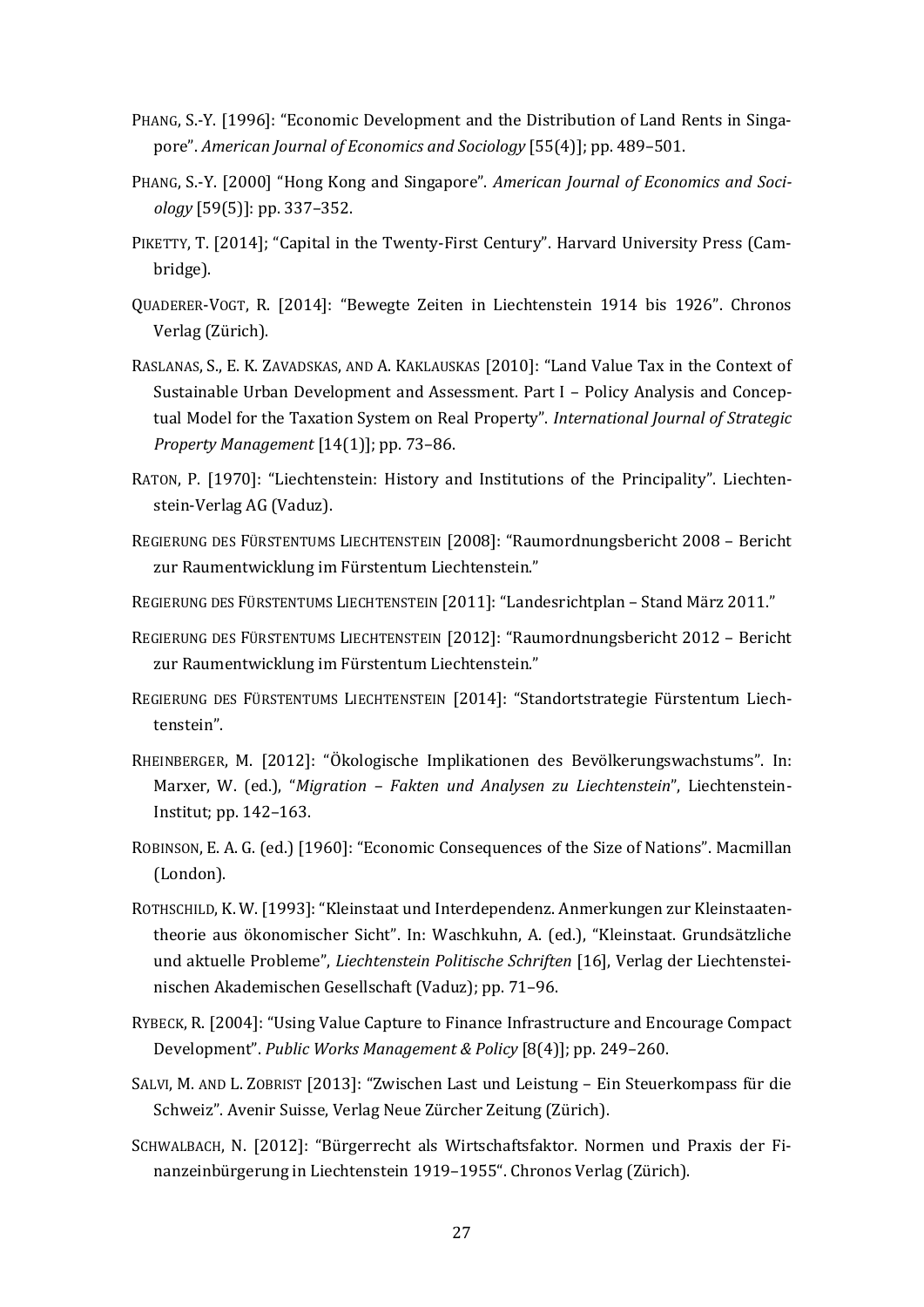- SMITH, J. J. AND T. A. GIHRING [2006]: "Financing Transit Systems Through Value Capture". *American Journal of Economics and Sociology* [65(3)]; pp. 751–786.
- SOCHIN D'ELIA, M. [2013]: "Country Report: Liechtenstein". EUDO Citizenship Observatory.
- SOCHIN D'ELIA, M. [2014]: "Das liechtensteinische Bürgerrecht in Geschichte und Gegenwart". *Arbeitspapiere Liechtenstein-Institut* [Nr. 45].
- STIGLITZ, J. E. [2014]: "Reforming Taxation to Promote Growth and Equity". Roosevelt Institute, White Paper.
- STRINGER, K. [2006]: "An Economic Diagnosis of Palau Through the Liechtenstein Lens". *Pacific Island Development Series* [17], East West Centre Working Papers.
- STRINGER, K. [2013]: "Sovereign Liechtenstein: The Soft Power Projection of a Very Small State". Centre for Small State Studies, Institute for International Affairs.
- STRITTMATTER PARTNER AG [2006]: "Landesrichtplan Richtplanbericht. Kurzfassung zum Gesamtbericht." Regierung des Fürstentums Liechtenstein, Stabsstelle für Landesplanung.
- SULLIVAN, D. [n.d.]: "Saving Communities". http://savingcommunities.org [retrieved December 19th, 2014].
- TIDEMAN, N. [1998]: "Applications of Land Value Taxation to Problems of Environmental Protection, Congestion, Efficient Resource Use, Population and Economic Growth." In: Netzer, D. (ed.), "*Land Value Taxation: Can It and Will It Work Today?*", Lincoln Institute of Land Policy (Cambridge); pp. 263–276.
- TOMSON, A. [2000]: "Estonia". *American Journal of Economics and Sociology* [59(5)]; pp. 205–211.
- VATERLAND MAGAZIN [2014]: "Staatsfeiertag 2014 Lebensbaum Liechtenstein". Issue 10/2014.
- VEREIN AGGLOMERATION WERDENBERG-LIECHTENSTEIN [2012]: "Atlas Werdenberg Liechtenstein 2012".
- WALCH, W. [2001]: "Grundzüge des liechtensteinischen Raumplanungsgesetz, Leitbild und Richtplanung als Instrumente der Landesplanung". In: Liechtenstein-Institut (ed.), "Raumplanung in Liechtenstein", *Beiträge* [Nr. 13/2001]; pp. 15–27.
- WALTERS, L. C. [2013]: "Land Value Capture in Policy and Practice". *Journal of Property Tax Assessment & Administration* [10(2)]; pp. 5–22.
- WASSERMAN, L. [2003]: "The Essential Henry George". *American Journal of Economics and Sociology* [62(5)]; pp. 23–43.
- WETZEL, D. [2004]: "The Case for Taxing Land". *New Statesman*, September 20th, 2004.
- WYTRZENS, H. K. [1996]: "Der Bodenmarkt in Liechtenstein Eine sozial- und wirtschaftswissenschaftliche Untersuchung". *Liechtenstein Politische Schriften* [22]. Verlag der Liechtensteinischen Akademischen Gesellschaft (Schaan).